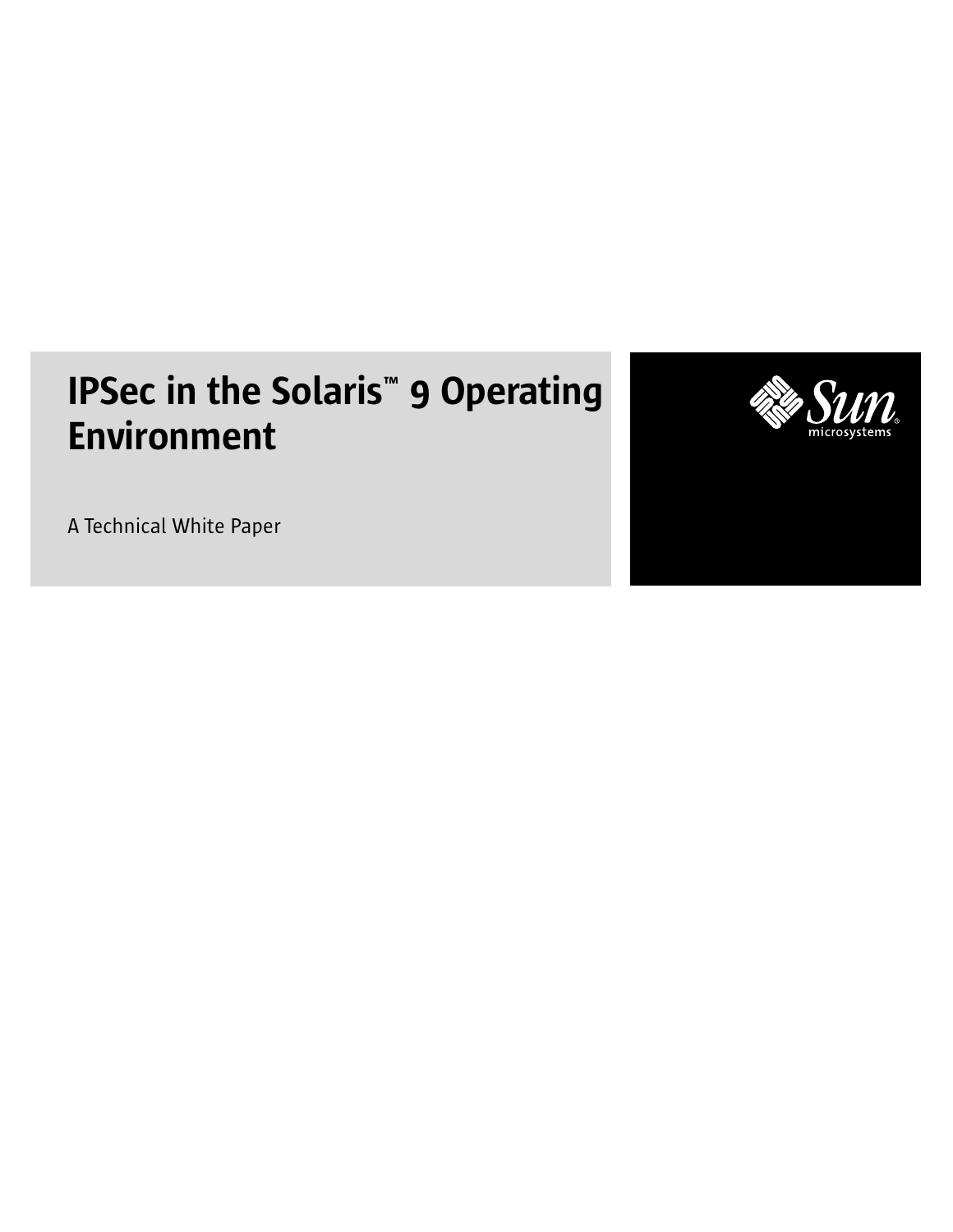# Table of Contents

| IPv4/IPv6 Protocols 9 |
|-----------------------|
|                       |
|                       |
|                       |
|                       |
|                       |
|                       |
|                       |
|                       |
|                       |
|                       |
|                       |
|                       |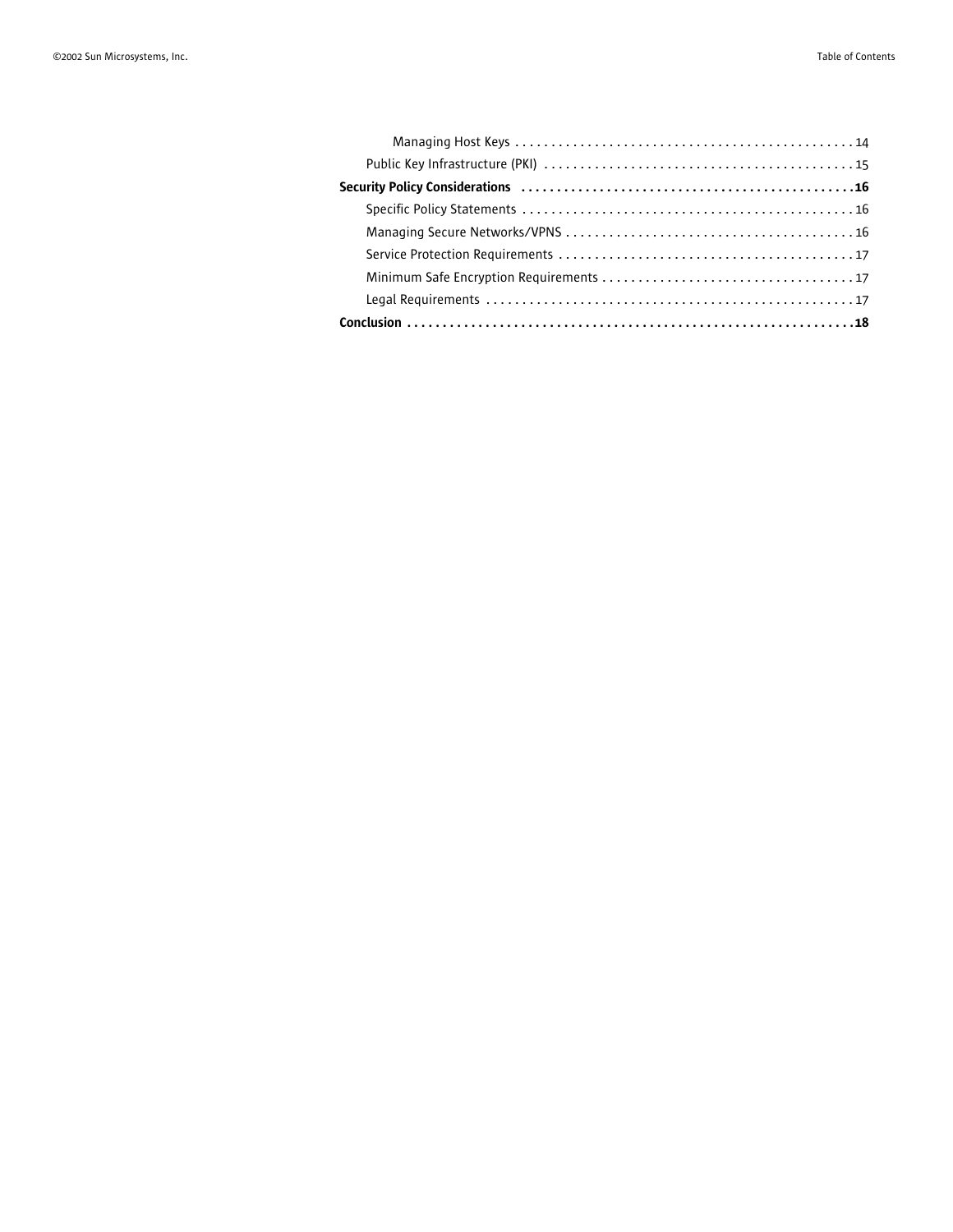## Executive Summary

The Solaris™ Operating Environment (OE) is a leading provider of secure network computing capabilities. This lead is extended with the extension of the Internet Protocol Security (IPSec) capabilities in the Solaris 9 OE.

Keeping systems data secure  $-$  and this includes corporate and partner information  $-$  is of strategic importance in this age of connected business. IPSec, which provides highly configurable protection at the IP layer, can be a major advantage in protecting a business. Because the protection occurs at the IP layer, all types of Internet traffic can be protected, transparently to the applications and services that use the network.

The level and type of IPSec protection to be applied is both flexible and negotiable. Combining various types of authentication and encryption mechanisms with different policy rules, IPSec can protect all communications between two network nodes, specific types of traffic, a single application-specific session, or virtually any other situation. IPSec can be implemented incrementally, and may be used on part or all of the corporate intranet, extranet, as well as between remote users and branch offices.

Just as specific applications do not have to be IPSec-aware, users do not have to change the way they use the system. The network protection provided by IPSec is transparent. A network administrator can determine and enforce both network-wide and host-specific policies.

IPSec is a more comprehensive solution than another security capability that has been introduced in the Solaris 9 OE — Secure Shell. Secure Shell is a powerful security tool that can be implemented relatively easily in most user environments. Secure Shell is a lightweight application — easily deployed — that offers strong security for user sessions, enabling those users to control the client-side configuration. IPSec is a more flexible and pervasive solution, but it requires addi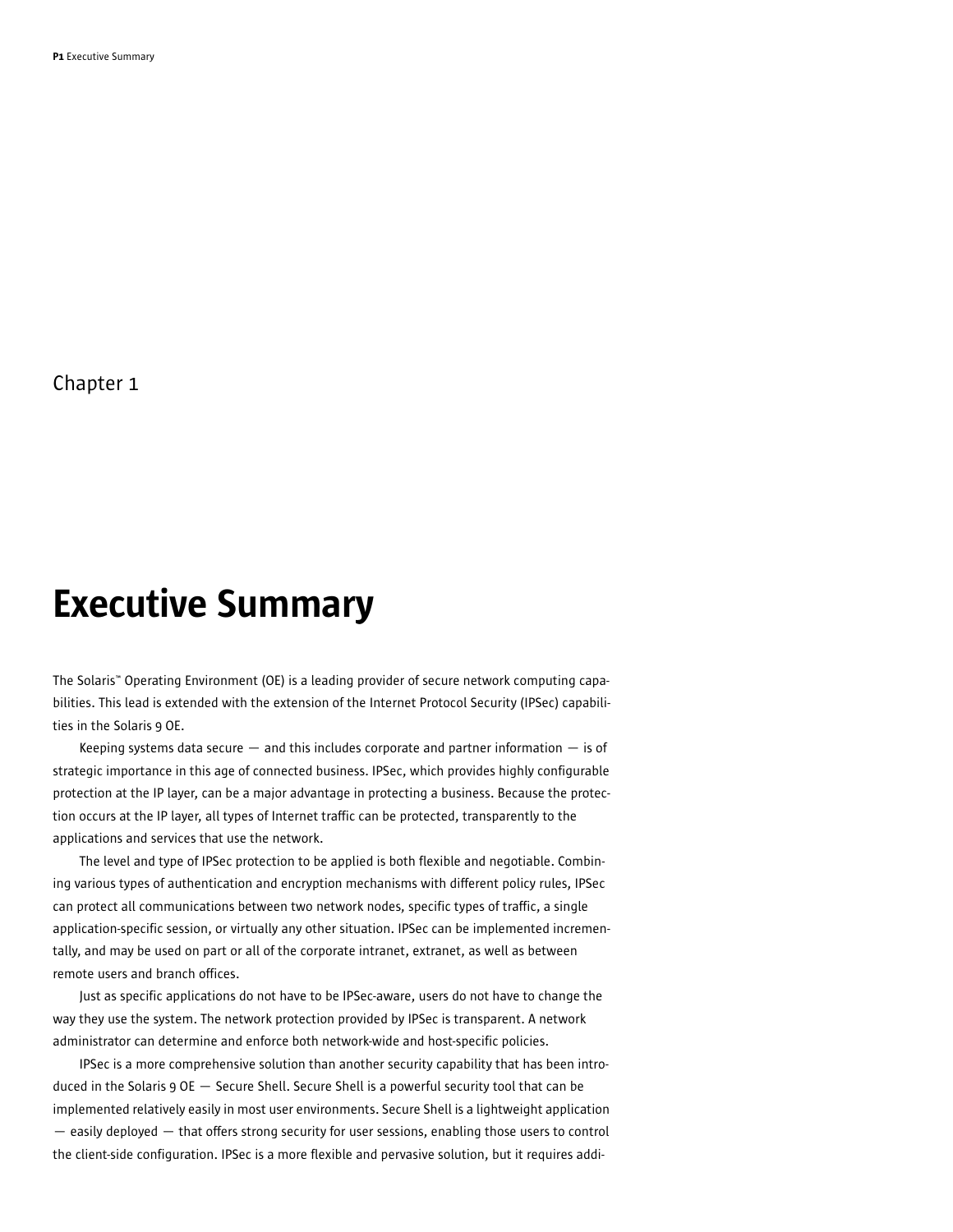tional effort to implement and manage. It provides specific protection for systems, and the configuration is managed by codified policy that is set by administrators. IPSec is transparent to applications, and no changes are required to protect the network traffic associated with them. Properly implemented in the appropriate environment, each method offers strong security for remote and network computing tasks.

These two security technologies are compared in TABLE 1, below:

TABLE 1 A comparison of IPSec and Secure Shell technologies

| <b>Feature</b>                        | <b>IPSec</b>                                                                        | <b>Solaris 9 OE Secure Shell</b>                                   |
|---------------------------------------|-------------------------------------------------------------------------------------|--------------------------------------------------------------------|
| Ease of configuration and maintenance | More difficult                                                                      | Less difficult                                                     |
| Centralized policy control            | Yes                                                                                 | No                                                                 |
| Transparent to applications           | Yes                                                                                 | No                                                                 |
| Transparent to users                  | Yes                                                                                 | Application commands, such as<br>$rcp$ , are similar (scp)         |
| Network protections                   | Privacy, strong host-to-host<br>authentication, VPN, integrity,<br>automatic keying | Privacy, strong user and host<br>authentication, session integrity |
| Secure X-Windows sessions             | Yes                                                                                 | Yes                                                                |

The Solaris OE has a strong legacy of promoting and providing standards-based technologies for IT solutions. The IPSec implementation in the Solaris OE is designed and built with adherence to Internet Engineering Task Force (IETF) standards. An additional benefit of Sun's implementation of IPSec is that Solaris software includes application programming interfaces (APIs) that enable application-level specification of IPSec policies. This enables application developers to take full advantage of the additional security IPSec offers.

This paper contains a description of network threats, and an overview of how IPSec can provide protection against these threats. It includes a description of IPSec features, capabilities, and underlying technology. Information on key management capabilities, and a discussion on using IPSec in a virtual private network (VPN) environment, is also provided.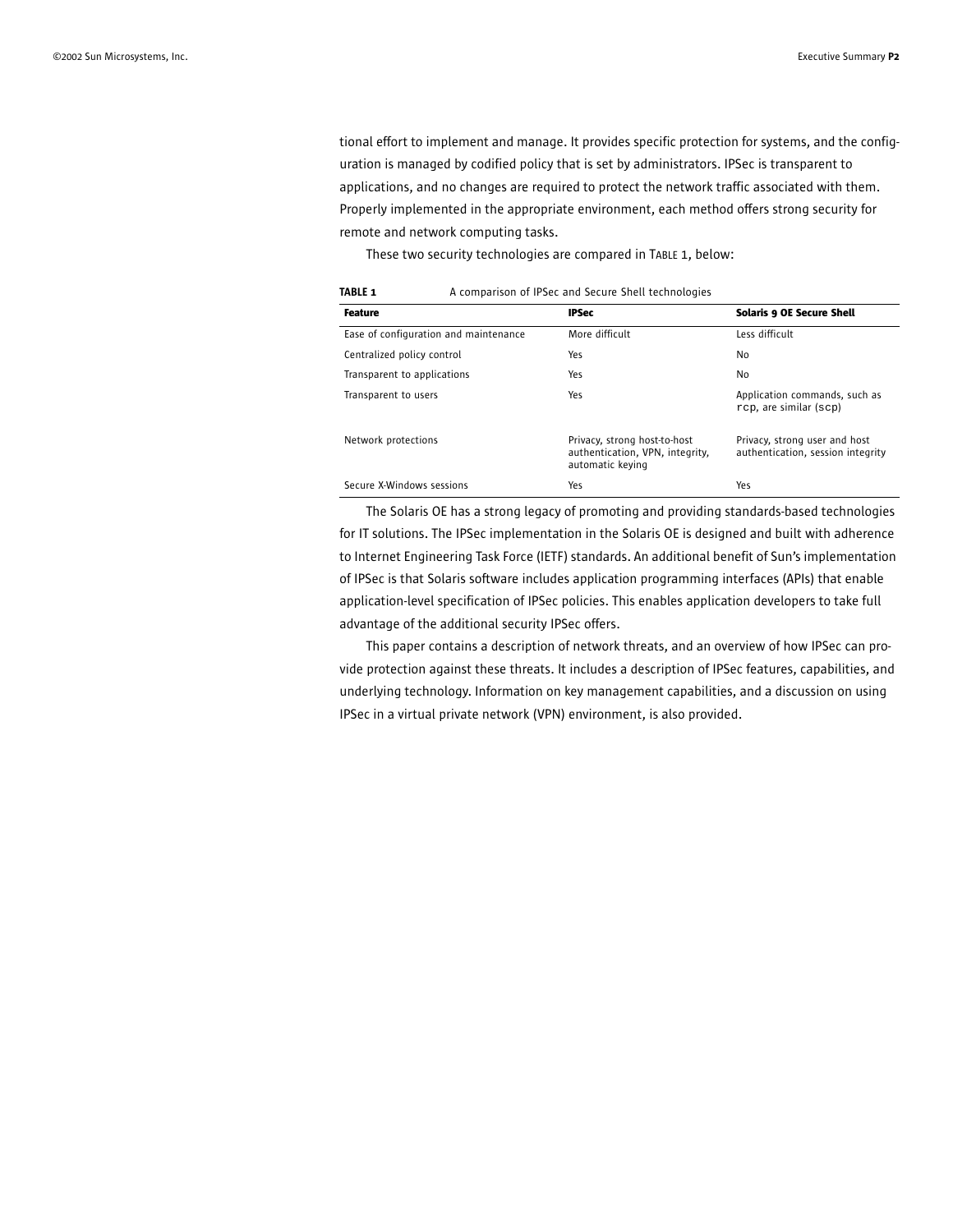# Network Threats

Companies rely on network systems to run their operations and do businesses with customers, partners, and suppliers. The Internet can help organizations reach new markets, create a closer relationship with customers, partners, and suppliers, and improve overall productivity. Offsetting these benefits is the increasing threat of attacks, as well as misuse or compromise of systems and data. As enterprises rely more on the network for both internal and external relationships, the importance of security increases.

Yet organizations everywhere face increasing risk of security attacks, both from internal and external sources. According to the 2001 CSI/FBI Computer Crime and Security Survey:

- 91% of respondents detected employee abuse of Internet access privileges
- 85% reported security breaches within the last 12 months
- 76% reported that a likely source of attack would be disgruntled employees
- 40% detected system penetration from the outside
- 78% reported denial of service attacks
- 13% reported theft of transaction information (up from 8% in 2000)

Security threats may be categorized in a number of ways. The techniques listed below can be used to attack systems, affecting availability and reliability; or compromise data, resulting in loss of intellectual property.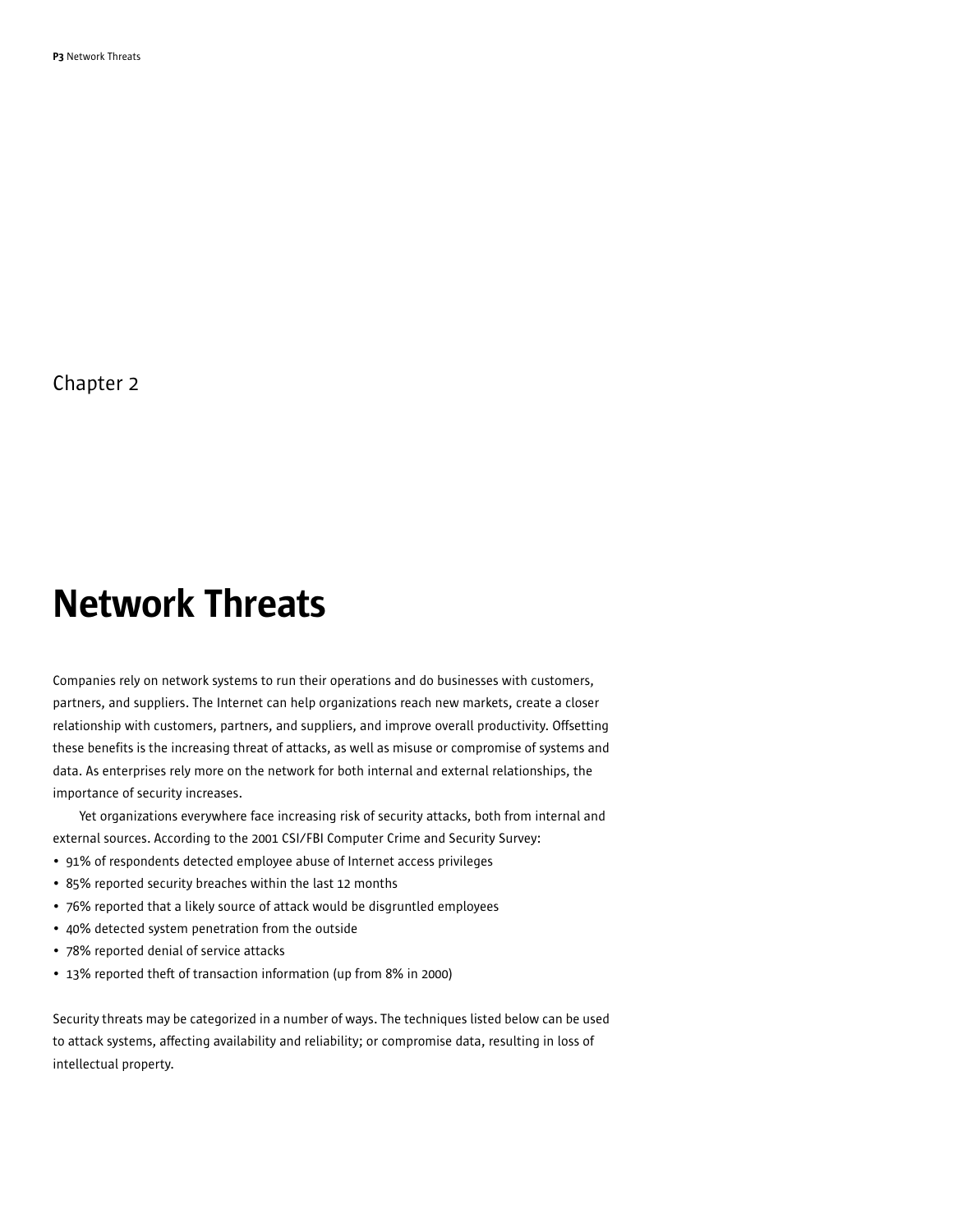## Session Eavesdropping

With relatively simple equipment or software, it's possible for someone to eavesdrop on a user session, recording everything associated with it — keystrokes, data, and login information. The information is obtained without modification, and there is no transmission latency. Because it's difficult to know when this is happening, victims go on about their work, unaware that they are supplying information to an unknown attacker.

## Password Theft

Many conventional network commands, such as telnet, ftp, and rlogin, send passwords in the clear to remote hosts as part of the login process. In these situations, login information can be read and used later for unauthorized access to computing resources. In addition, Trojan horse keystroke loggers, which are spread using computer virus technologies, can capture passwords and send them to unauthorized users. A more common and decidedly low-tech method is to steal passwords written on a piece of paper.

## Exploiting a Trust Relationship

By masquerading as another system, it is possible for attackers to use ARP spoofing to exploit a trust relationship, gaining entry to another system. A trusted node listed in the .rhosts file can be attacked by sending it false hardware address information, convincing the node that packets from the attacking system are actually from a trusted system. Applications and utilities such as rsh, rlogin, and rcp check the IP address on incoming connections, and match the address with the one listed in the .rhosts file. This is inherently unsecure, and exposes the hosts listed in this file to attack.

## Information Exposure

Information travelling around the network is essentially unprotected. Without proper security procedures, such as authentication and encryption, users cannot be sure who is reading their data. It is critical to segment and protect information from various sources, such as data from partners and suppliers.

## Host Spoofing

When one host masquerades as another machine, it attempts to fool systems that are trying to access it as the original. The normal flow of data is disrupted, resulting in data being sent to the wrong system, or altered data being sent from the spoofing host to other systems. The results may be significant. Users can inadvertently send name, password, or credit card information, orders may be misdirected, or e-mail or other data routed to the wrong host.

## Session Hijacking

TCP session hijacking occurs when someone takes over a TCP session between two machines. This can happen when an unauthorized user redirects the TCP stream through another machine, bypassing the protection offered by simple login, one-time password, or ticketing authentication systems such as Kerberos. Since most authentication occurs only at the start of a TCP session, this allows the hacker to gain access to a machine. TCP connections are vulnerable to anyone with a TCP packet sniffer and generator located on the path followed by the connection.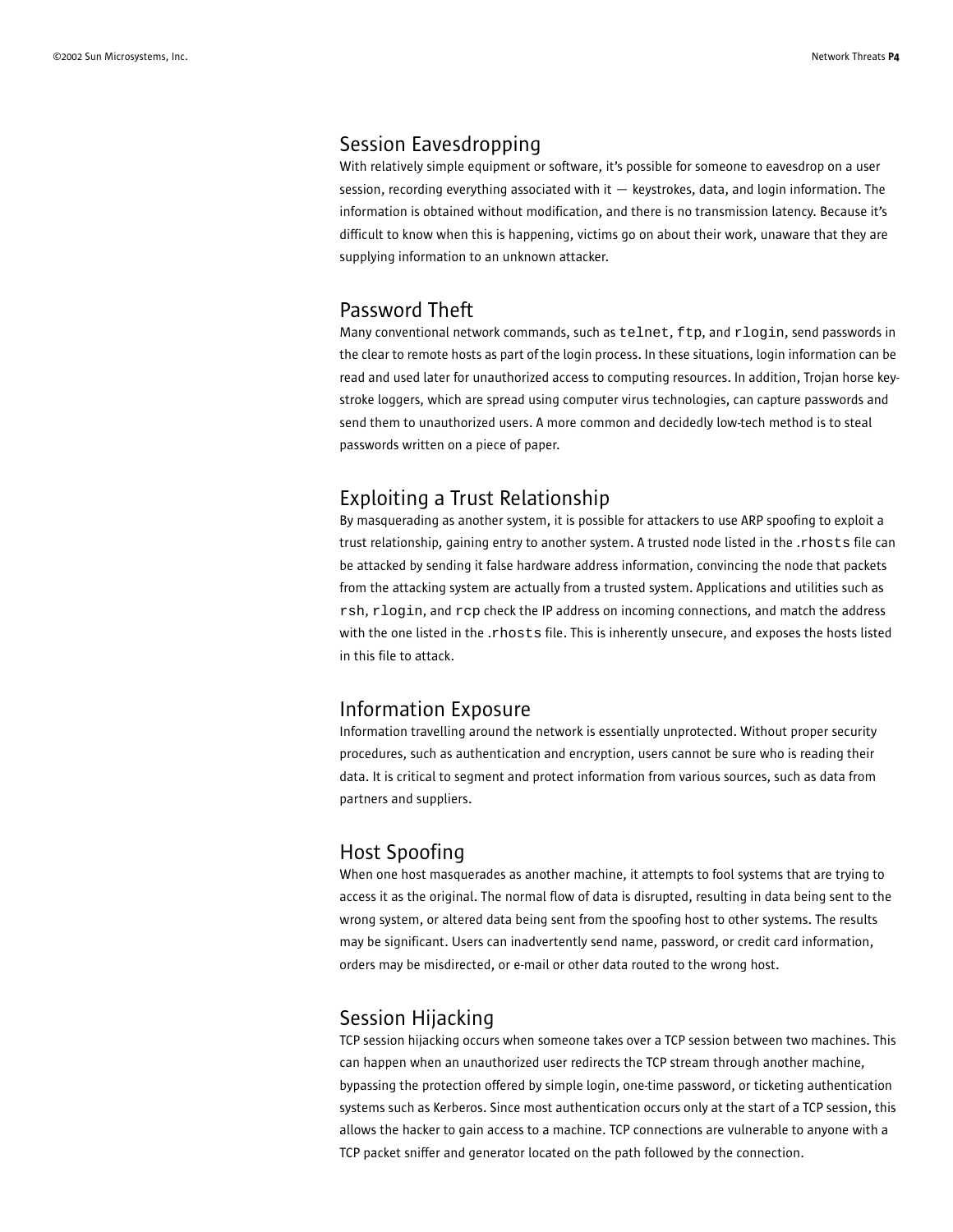## Unprotected Network Services

Many network services  $-$  such as LDAP, NFS, 1pd, and  $syslog -$  are unprotected and must be secured through cumbersome configurations. For example, maintaining the integrity of syslog traffic is essential to maintaining accurate system log files. If securing these essential services is too complex a task, it can lead to misconfiguration, leaving them open to attack.

## Replay Attacks

A replay attack is when someone obtains a copy of unauthenticated packets, transmitting them to the intended destination later. The receipt of this duplicate authenticated packet may disrupt service in some way. For example, the attacker may resend packets containing the " $rm -rf /$ " command.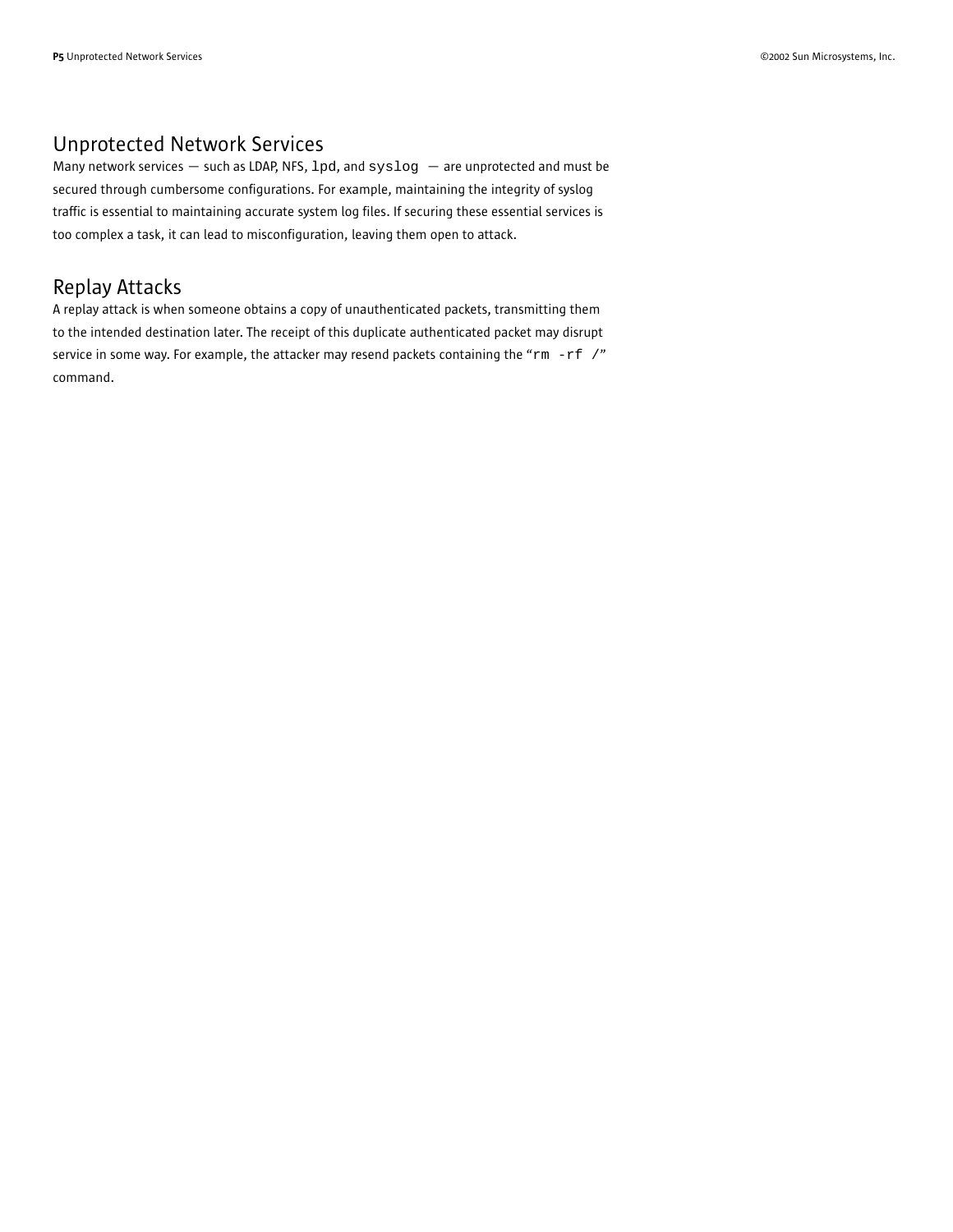## IPSec Protection — Overview

IPSec is a network-level protocol for strong pervasive security. It can provide privacy, block a variety of threats, and control host access for network traffic through standards-based encryption and authentication mechanisms.

Because IPSec encrypts and authenticates at the IP level  $-$  below the transport layer  $-$  it is transparent to all network applications such as e-mail, file transfer, Web access, and so on. Because IPSec is transparent to end-users, there is no need to train users on security mechanisms, issue keying material on a per-user basis, or revoke keys when users leave the organization.

IPSec can also provide security for individual users. This is especially useful for off-site employees and remote offices. Secure communication links over the Internet can be established using

virtual private networks (VPNs).

At the core of IPSec security are two network packet protocols, which facilitate a wide range of security options:

• *Authentication Header (AH):* A new IP header which provides strong integrity, partial sequence integrity (replay protection), and data authentication to IP datagrams. AH is inserted between the IP header and the transport header. The transport header can be TCP, UDP, ICMP, or another IP header when tunnels are being used. AH does not protect against eavesdropping, and adversaries can still see data protected with it.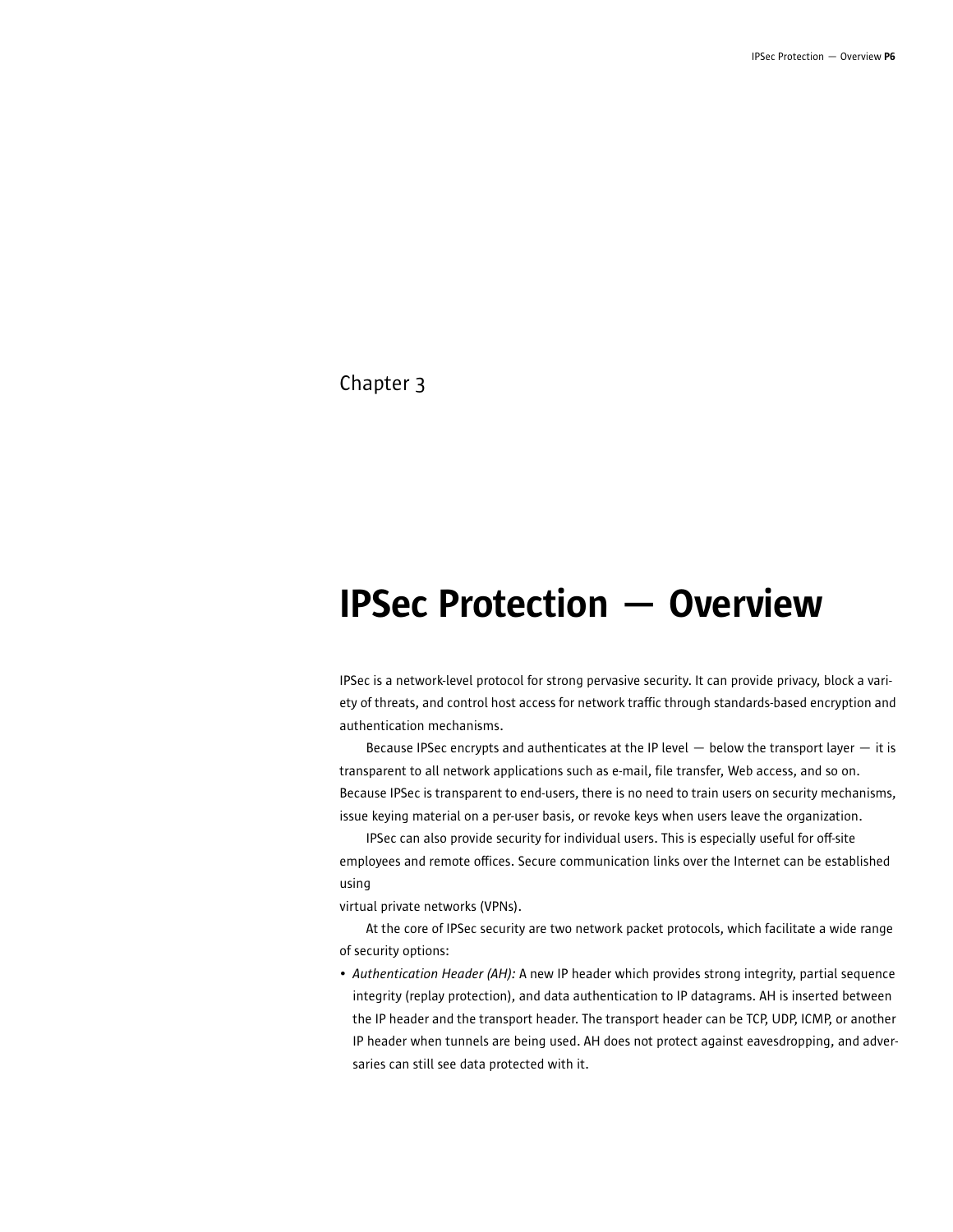• *Encapsulating Security Payload (ESP) Header:* Provides data confidentiality (encryption) and traffic analysis protection. The latter is a measure of protection against an eavesdropper who is trying to determine the identities, frequencies, and volume of traffic between specific entities. ESP headers also provide some of the same protections offered by AH, including connectionless integrity, data origin authentication, and replay protection. An ESP header's authentication services are optional.

ESP and AH can be used together on the same datagram without redundancy. ESP encapsulates its data, so it only protects the data that follows its beginning in the datagram. In a TCP packet, ESP encapsulates only the TCP header and its data. If the packet is an IP-in-IP datagram, ESP protects the inner IP datagram. Per-socket policy allows self-encapsulation, so ESP can encapsulate IP options when necessary. Unlike AH, ESP allows multiple kinds of datagram protection, because using only a single form may make the datagram vulnerable. For example, if ESP is used to provide confidentiality only, the datagram is still vulnerable to replay and cut-and-paste attacks. Similarly, if ESP protects only integrity and does not fully protect against eavesdropping, it could provide weaker protection than AH.

The term "tunnel mode" is used to describe a situation when the entire datagram is inside the protection of IPSec headers, but the outer IP header is unprotected. Typically, the outer IP header has a different source and destination addresses than the inner (protected) IP header. The original addresses are restored when the destination host decrypts the packet. Tunnel mode is usually performed in ESP.

"Transport mode" is used to describe datagrams where the original source and destination addresses remain unaltered  $-$  only the data portion (payload) is encrypted. This is typically used behind a firewall or on a private LAN If the situation warrants transport mode. Throughput may be increased, because there is less processing than with tunnel mode.

The following sections provide more information on the functionality and capabilities of the Solaris 9 OE implementation of IPSec.

## Security Associations

IPSec is able to differentiate between the security services it offers to various types of data traffic by the use of security association (SA). An SA is an agreement between communicating peers on factors such as the IPSec protocol, mode of operation of the protocols (tunnel or transport mode), cryptographic algorithms and keys, key lifetime, and policy statements. SAs are unidirectional separate SAs are required for inbound and outbound traffic.

Using SAs, the granularities of protection may vary broadly. A single SA can protect all communication between two hosts or networks; just specific types of traffic; a single applicationspecific session;, or provide other levels of protection. The level and type of IPSec protection to be applied, as well as the key strength that affords this protection, are both flexible and negotiable.

## Automatic Keying

SAs are negotiated between communicating peers using the Internet Key Exchange (IK). The Solaris 9 OE implementation of IPSec includes an IKE mechanism that enables the on-demand negotiation of keys for SAs. This facilitates the use of keys in a large distributed environment with an evolving configuration. Smaller systems may want to use manual key management, where the system administrator manually configures each system with the required keys.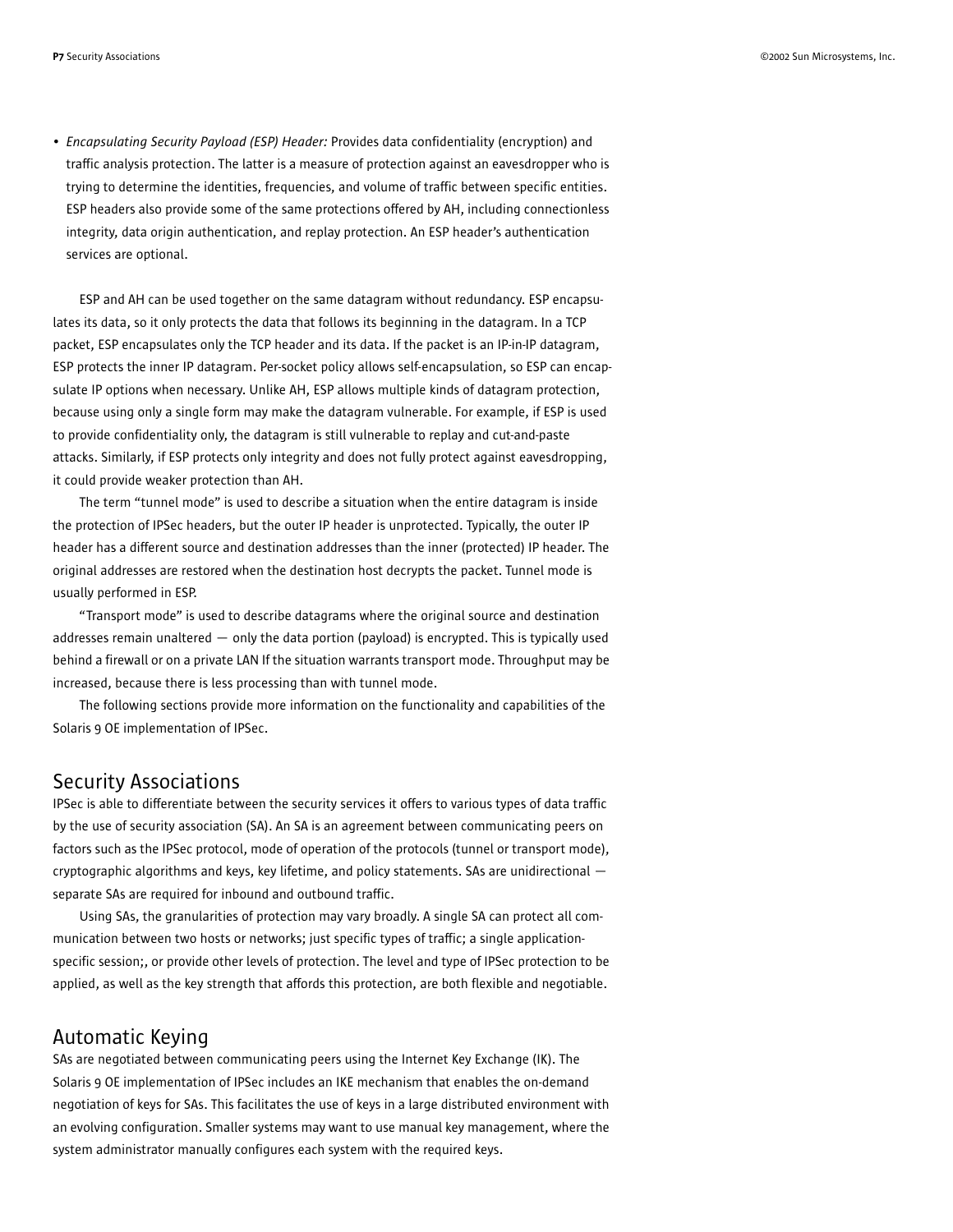The IKE protocol is used to negotiate the cryptographic algorithm choices to be used by AH and ESP, and put in place the necessary keys that are required. IKE also performs key management for the Solaris 9 OE IPSec.

## Private Network Communication

IPSec implementations may be configured to encrypt network traffic to help ensure communication privacy. IPSec offers flexibility in how it is deployed — different encryption algorithms can be used between defined hosts or services, as specified in the SAs. Solaris 9 IPSec may use the following encryption mechanisms:

- *Data Encryption Standard (DES):* Uses Cipher-Block Chaining (CBC) per RFC 2405. It is effectively a 56-bit key length (64-bit key, of which there are eight parity bits), with a block size of 64 bits.
- *Triple DES (3DES):* Uses CBC per RFC 2451. 3DES is the application of DES three times using three different keys, which roughly doubles the effective key strength of DES. The key size is 192 bits, with a 64-bit block size.
- *Advanced Encryption Standard (AES):* Uses CBC per RFC 2451. The key size can be configured to 128, 192, or 256 bits.The key length affects the number of rounds performed per cipher block, and therefore affects the speed of the algorithm. The block size is 128 bits.
- *Blowfish:* Uses CBC per RFC 2451. The key size varies from 32 to 448 bits. Keys are encoded internally as 448-bit quantities. Smaller key sizes will repeat its pattern until 448 bits are reached. The block size is 64 bits.

## Virtual Private Networks (VPNs)

Solaris 9 IPSec uses encryption in a feature called tunneling that is used to hide actual source and destination addresses. Tunneling mode provides traffic analysis protection. This is a useful feature when using a public network, such as the Internet, as a medium for a VPN, because information such as source and destination IP addresses is hidden. Tunneling mode can provide protection for multiple hosts on a network.

In tunneling mode, packet header information and data are encapsulated in new IP packets. When the source encrypts a packet, it replaces the packet's source address with the tunnel address, and replaces the packet's destination address with the tunnel address. When the destination decrypts the packets, the original addresses are restored. More information on VPNs is included in the next section.

## Strong Host Authentication

IPSec capabilities in the Solaris OE feature strong host authentication capabilities to ensure hosts and other network identities are verified. Standards-based authentication mechanisms provide superior interoperability among all components, both internal and external to the enterprise.

Authentication algorithms work by producing a digest or integrity checksum value based on the data and a key. IPSec in the Solaris OE uses two authentication mechanisms:

- *HMAC-MD5:* Utilizes the MD5 message-digest algorithm and HMAC technique documented in RFC 2104. It uses a 128-bit key and a 96-bit digest (truncated from 128 bits).
- *HMAC-SHA-1:* Utilizes the SHA-1 hash algorithm and HMAC technique set forth in RFC 2104. It is more secure than HMAC-MD5, using a 160-bit key and a 96-bit digest (truncated from 160 bits).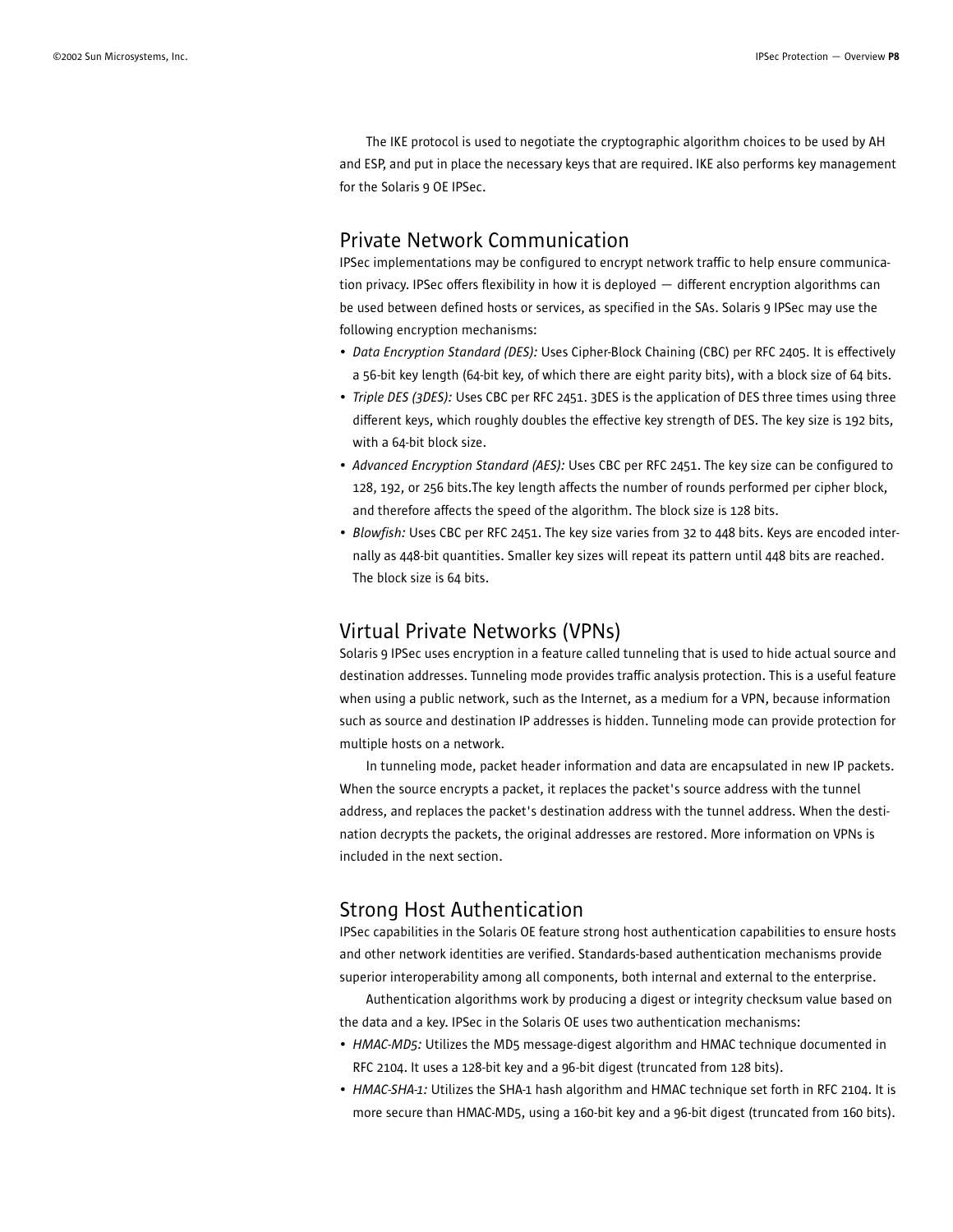## Communication Integrity

IPSec in the Solaris OE provides capabilities that can prevent alteration of network traffic while in transit. This helps ensure that the traffic is received as it was sent: in order and with no duplication. Note that nothing is added or deleted from the session traffic.

Integrity is verified using a Message Authentication Code (MAC). The MAC calculation takes place over the entire enclosed datagram plus the AH. When the IP packet is received at its destination, the same calculation is performed using the same key. If the values are the same, then the packet is deemed authentic.

MAC values are also used to help prevent replay attacks.

## Protected Communications

IPSec protects all IP traffic, including TCP, UDP, and ICMP protocols. Because IPSec protection takes place at the IP layer, all types of Internet traffic are protected. This occurs transparently to the applications and services that use the network.

## Application Protection

IPSec in Solaris 9 OE can protect applications and services. For example, for a host that provides Web services, the SA can be configured to reject all packets except those which are Web client requests. In the same way, a host running a human resources database can be configured to accept traffic only from a predefined series of IP addresses, and with a more rigorous authentication mechanism. If the data on this application is considered sensitive, all traffic can be encrypted — even though it's on a local LAN. IPSec offers significant flexibility in how security capabilities are configured and deployed throughout the organization — and beyond.

## IPv4/IPv6 Protocols

IPSec supports both the IPv4 and IPv6 protocols, while IKE supports IPv4. Although IPSec is a mandatory part of IPv6, it can provide protection for datagrams in both IPv4 and IPv6 networks. For example, IPv6-in-IPv4 tunnels allow IPv6 packets to be encapsulated within IPv4 packets.

As hosts and routers are upgraded to support IPv6, they must be able to interoperate over the network with the nodes (hosts and routers) that support only IPv4. In the Solaris 9 OE, tools are provided to help users transition from IPv4 to IPv6. RFC 1933 also provides detailed solutions to transition issues. Additional information is available in System Administration Guide: IP Services.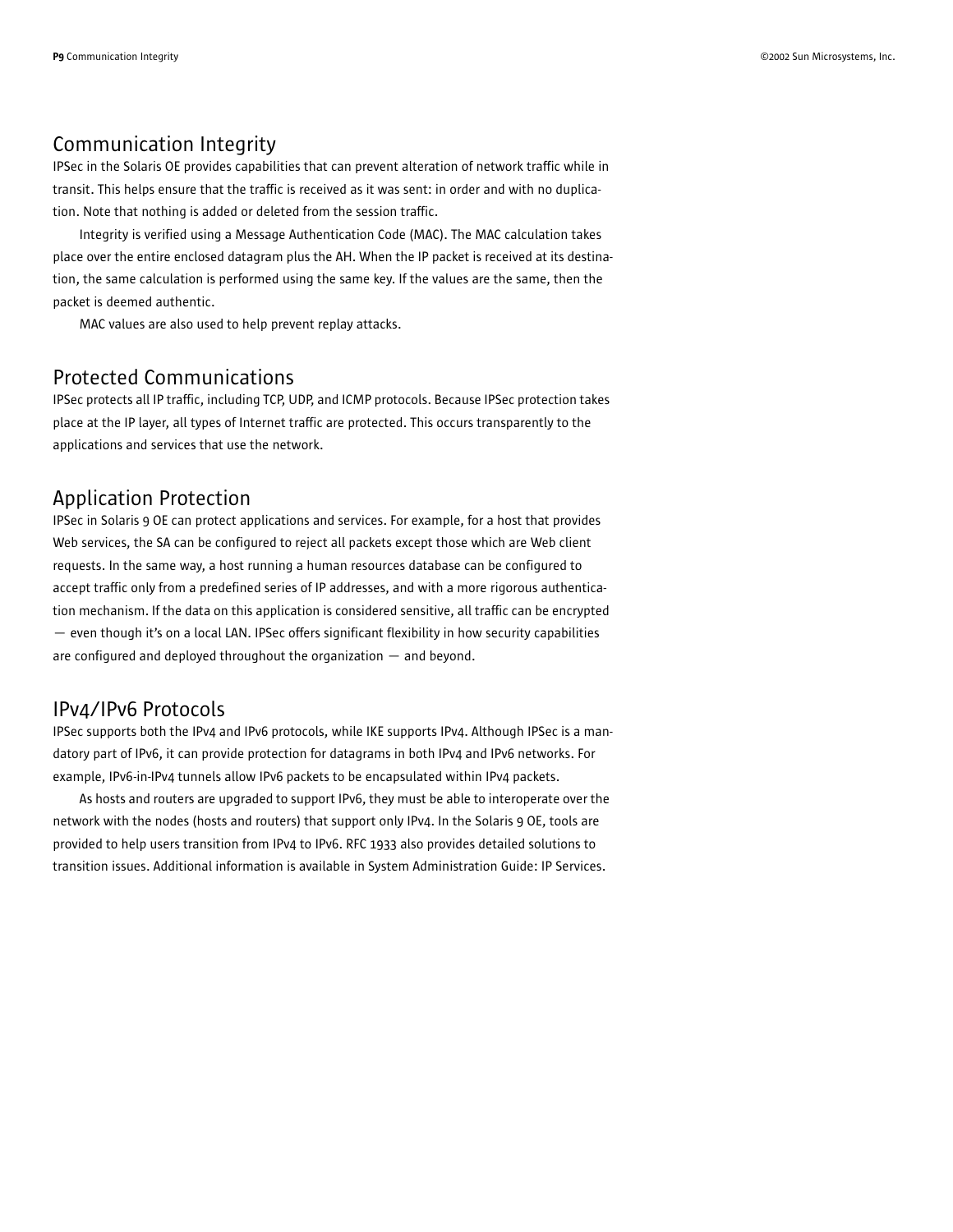# Virtual Private Networks (VPNs)

VPNs represent a way to securely communicate between two or more places that are connected by a public network. All traffic between nodes on the VPN is encrypted, which excludes other nodes on the public network from listening. The facilities comprising IPSec — authentication, encryption, policy enforcement — make it ideal for setting up VPNs that connect remote offices and mobile users, or isolate internal networks and resources.

### Protecting Remote Sites

VPNs are a cost-effective way to connect remote sites with headquarters IT resources, such as business-critical applications. Rather than using expensive dedicated communication lines from telecom providers, VPNs enable secure communication over the Internet, using relatively inexpensive hardware and software components. VPNs can leverage the flexibility offered by the Solaris IPSec environment, and they may be configured to address a variety of security options.

Depending on the security requirements, VPNs can require more than a security gateway (firewall or other access point on the network that controls access). Firewalls typically authorize traffic, but lack a full complement of authentication and security policy capabilities found in IPSec.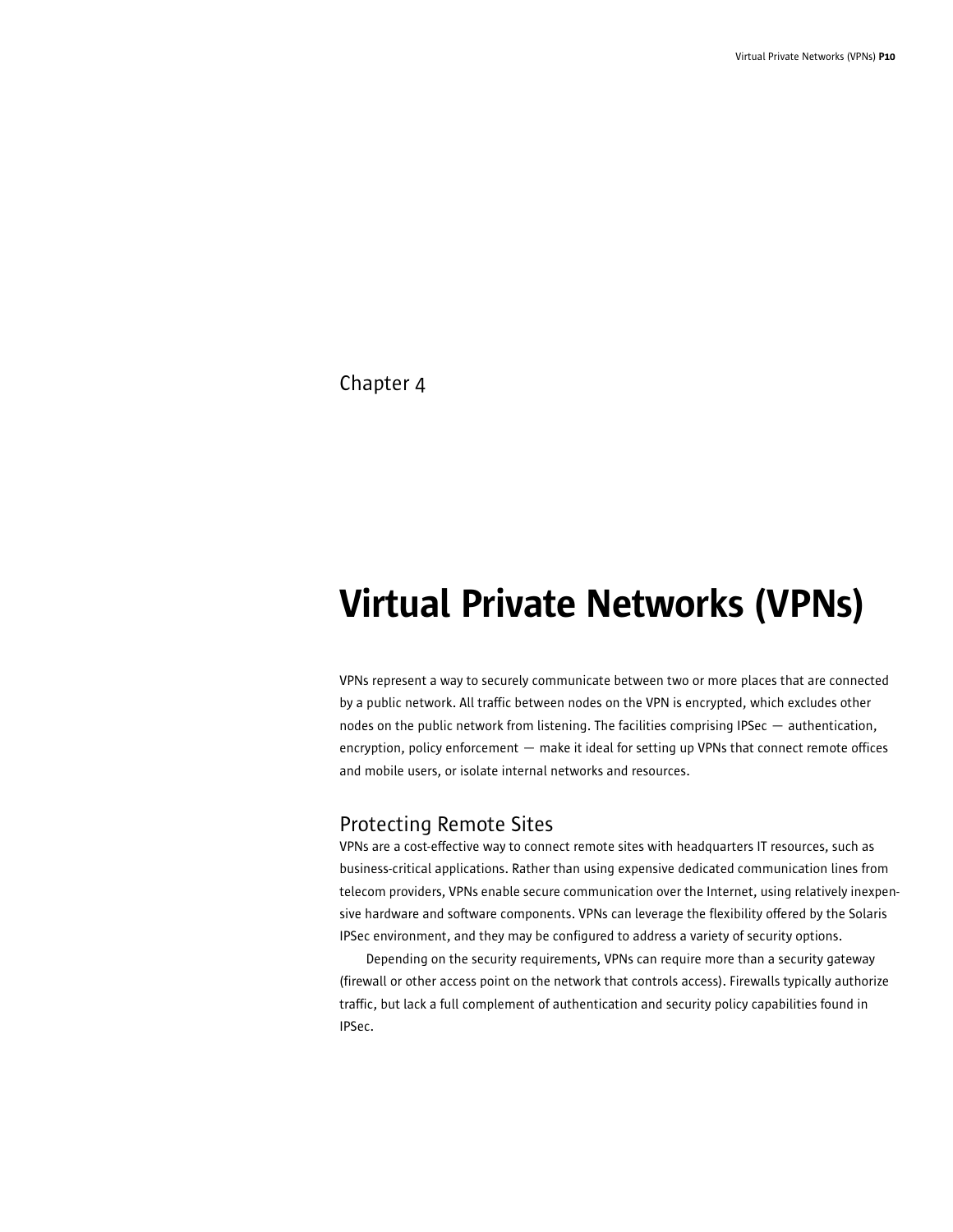#### Figure 4-1: How a branch office connects to corporate headquarters using a VPN



A typical scenario would use end-to-end authentication and encryption. This offers a high degree of privacy for data traffic, with minimal likelihood that spoofing can occur.

This scenario shown in Figure 1 describes how a branch office might connect to corporate headquarters:

- The headquarters (Network 1) host negotiates an SA with the branch office host
- (Network 2).
	- SA specifies the security services required (for example, using AH or ESP packet headers), mode of operation of these services, and required authentication and encryption algorithms.
	- IKE protocol generates and puts in place the necessary authentication keys on the communicating hosts.
- Packets traveling between each host are compared against the destination security policy database at the security gateway to see if they can be accepted.
- If they are accepted, the security gateway will consult the SA database to determine the appropriate SA destination.
	- The packet is authenticated using the algorithm specified by SA.
- If the authentication succeeds, the packet is forwarded to the intended host.
- When the destination host receives the packet, it verifies that the SA is applicable to the packet by consulting the SA database.
	- The packet is authenticated to ensure it has not been modified in transit.
- If authentication succeeds, the destination hosts accepts the packet and processes it based on the negotiated SA for the traffic.

## Protecting Mobile Users

It can be difficult to enable secure communications for mobile users. IPSec capabilities in the Solaris OE can offer a solution for securing ad hoc connections from outside the firewall.

The Public Key Infrastructure (PKI) provides the most secure solution. Clients are issued digital certificates, and the security gateways on the corporate network can be configured to give access only to clients with valid certificates issued by a recognized CA.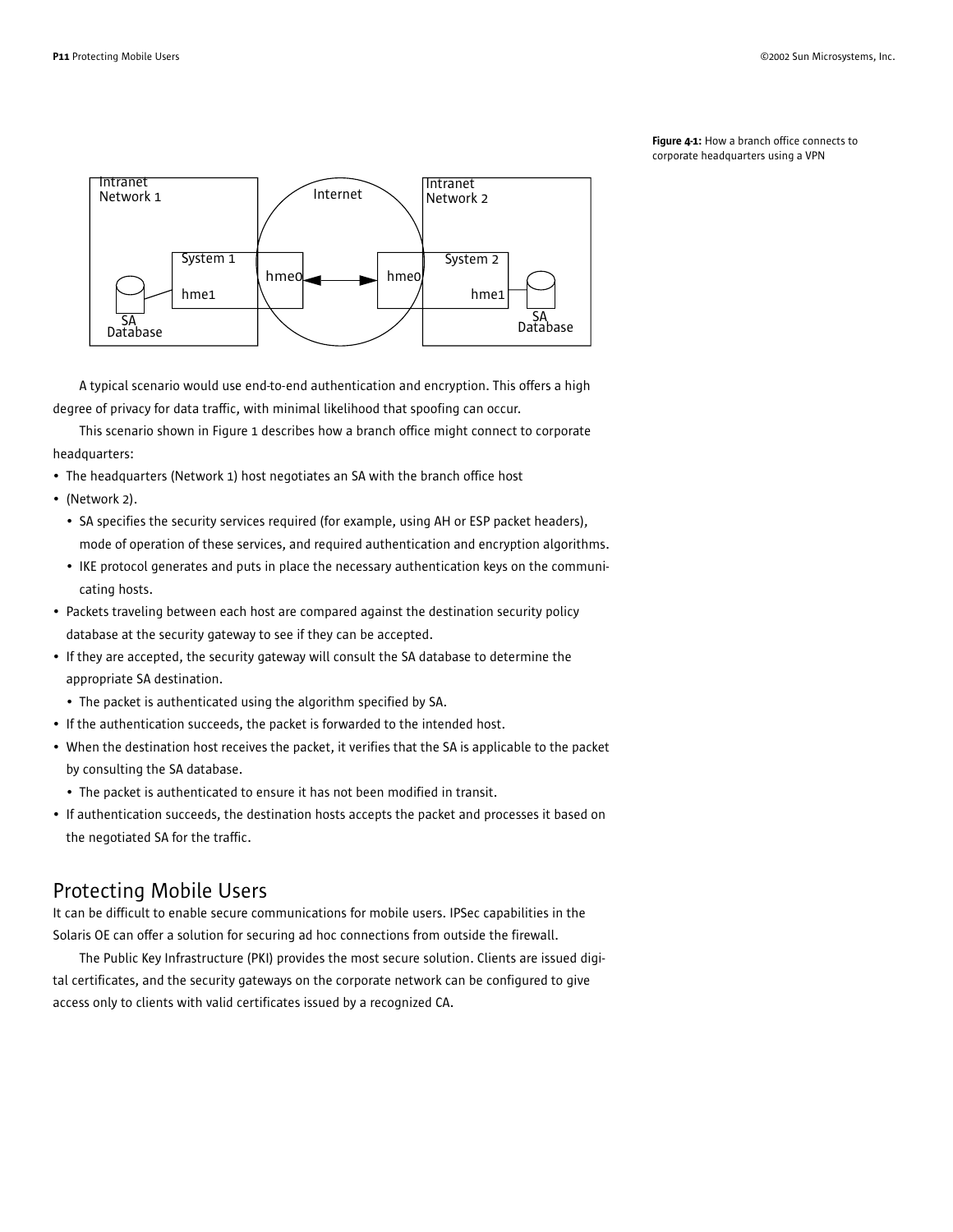## Isolating and Protecting Network Resources

Solaris IPSec can be used to isolate and protect network resources. For example, a Web server can be secured by using IPSec to check all incoming traffic except Web client requests and DNS client requests from this Web server. All other traffic — such as management traffic — can be required to use IPSec encryption and authentication as specified in the SA. In this way, the Web server is available for use by a broader audience, but is protected from inadvertent or intentional misuse.

This same concept may be applied to other critical aspects of an organization's IT infrastructure. Internal networks can be protected to varying degrees. Highly secure VPNs protect both access and traffic, effectively making them "invisible" to all unauthorized users. Less secure measures either encrypt traffic or require strong authentication. The IPSec protocols offer great latitude in how they are applied. For example, a network host may require one set of authentication procedures when accessed from an internal LAN, while a different set of procedures may be required when a user requests access from a remote office. The SA may provide unencrypted communication to users inside the corporate firewall, and encrypt all traffic to users outside the firewall. This occurs transparently to users and applications.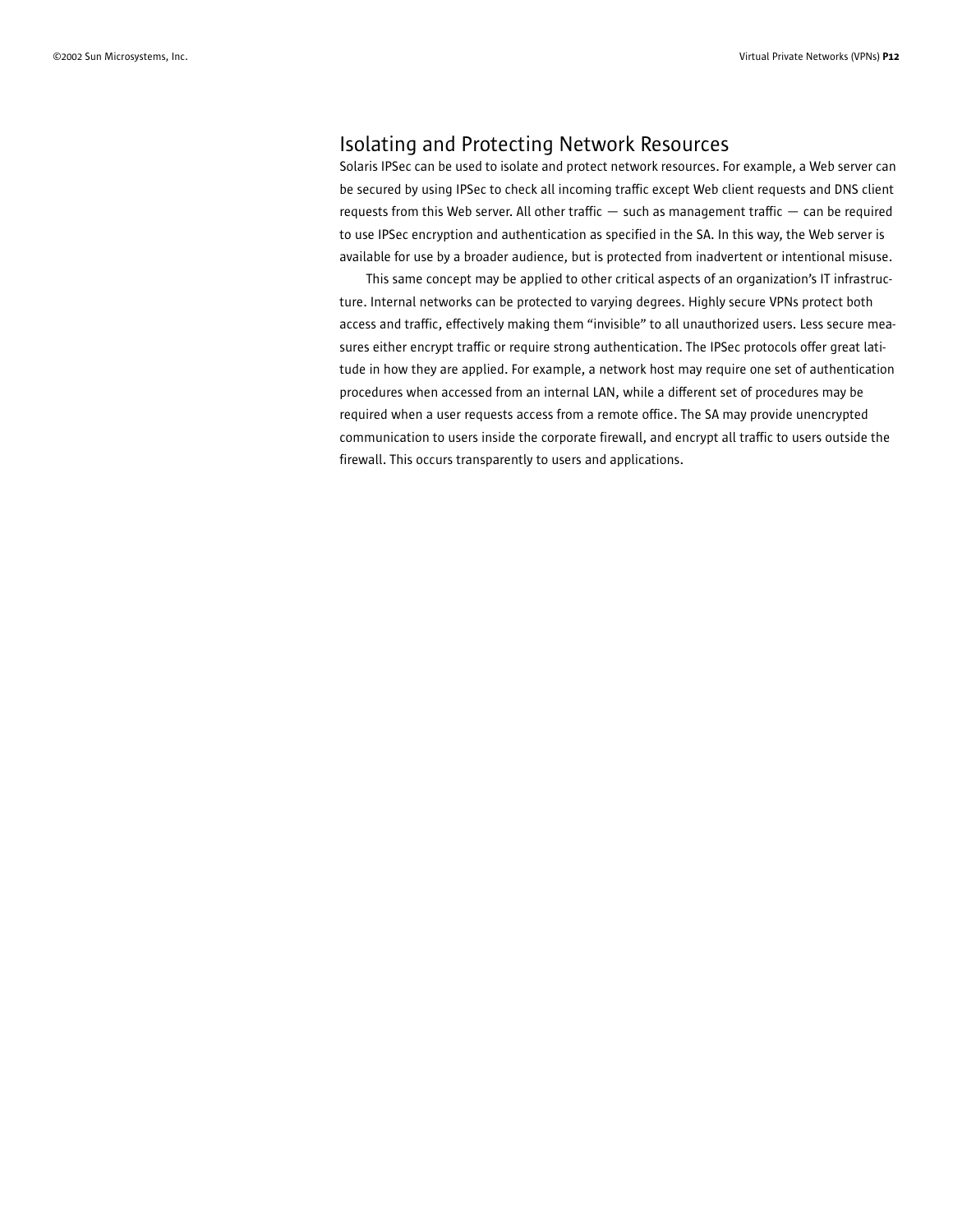# End Systems

Using the IPSec implementation in the Solaris 9 OE offers platform-based security solutions for enterprise IT environments. Beyond VPN functionality, IPSec provides fine-grain protection that may be used throughout the network. Below are sample scenarios that can be considered for many organizations.

### Protecting Individual Services

IPSec provides protection for specific services, without imposing overhead on all network traffic. Confidentiality and integrity protection can be used to protect a specific service. For example, an organization's security policy may require that syslog traffic be authenticated, in order to maintain accurate logs. IPSec can provide protection to this UDP service only — but not all traffic, which would impact system capacity and performance.

## Simple Packet Filtering

The IPSec policy file can be configured to block traffic to services that users or hosts are not using, or deny traffic from specific hosts. IPSec is not a firewall — for example, it does not perform stateful packet inspection or proxy services. IPSec does enable access control at the host level. Specific rules may be applied to both incoming and outgoing traffic flows. These rules can permit and deny access, and apply specific authentication or encryption requirements. Traffic destined for named ports can also be allowed to bypass any rules.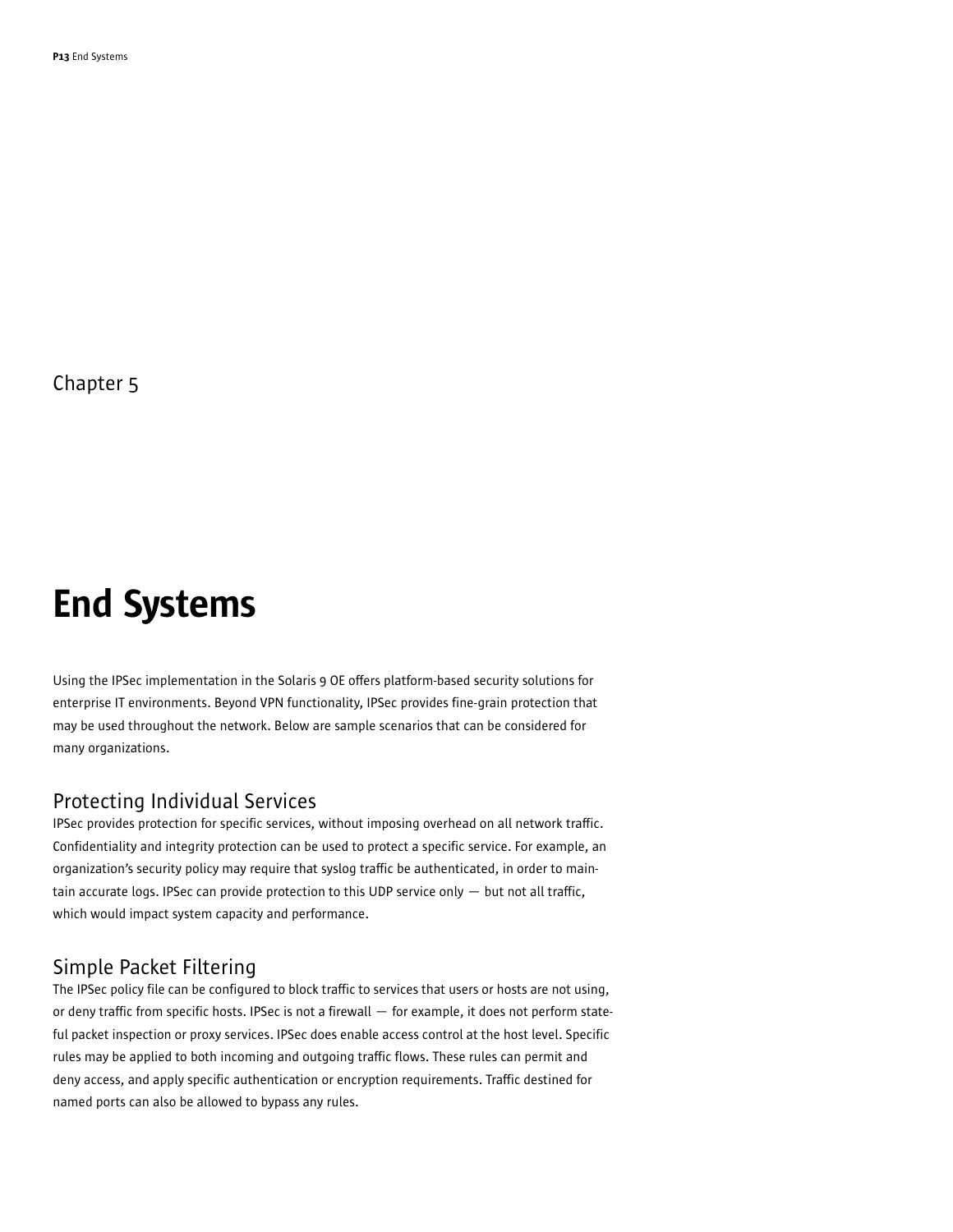## Hardened Systems

The Solaris Security Toolkit provides a mechanism to minimize, harden, and secure Solaris OE systems. With the IPSec implementation in the Solaris 9 OE, administrators can more easily harden the network layer in addition to the operating environment. Web servers, Solaris management servers, and other business-critical servers are all prime candidates for using IPSec to provide maximum security.

### Management Networks

Many management subsystems reside on separate networks. Using IPSec, administrators can set up a VPN for their management and administrative needs, without the need for deploying additional hardware. IPSec enables administrators to more effectively manage multiple servers.

## Backup Networks

Backup networks typically are used for performance reasons — to ensure that maintenance traffic does not overwhelm the production network. IPSec confidentiality and integrity protocols can be enabled on these networks, helping to ensure that this traffic, which contains critical and confidential data, is unseen and unmodified.

### Storage Networks

IPSec is typically used in storage networks. If data protection is implemented, it is done with secure RPC, which may be difficult to use. IPSec is well-suited for this type of network. It can be used to provide protection at the host level, without the requirement for user-level authentication.

### Key Management

Key management in the Solaris 9 OE is performed using the capabilities available in the IKE mechanism. IKE negotiates between IPSec SAs, authenticating users and services, and determining what keys are needed to meet specific SA policy rules. This negotiation happens automatically and without costly manual preconfiguration.

When the IKE daemon discovers a remote host's public encryption key, the local system can then encrypt messages destined for the remote host whose public key it has discovered.

The IKE daemon uses random seeds for keys from the pseudo random number generator (PRNG) functions provided by the Solaris OE. IKE provides Perfect Forward Secrecy (PFS). This means that the keys that protect data transmission are not used to derive additional keys, and seeds used to create data transmission keys are not reused.

IKE uses the following components and capabilities:

#### Managing Host Keys

Automated key management in IPSec is performed by two protocols, referred to as ISAKMP/Oakley:

• *Internet Security Association and Key Management Protocol (ISAKMP):* Provides a framework for Internet key management, including payload formats, the mechanics of implementing a key exchange protocol, and the negotiation of a security association.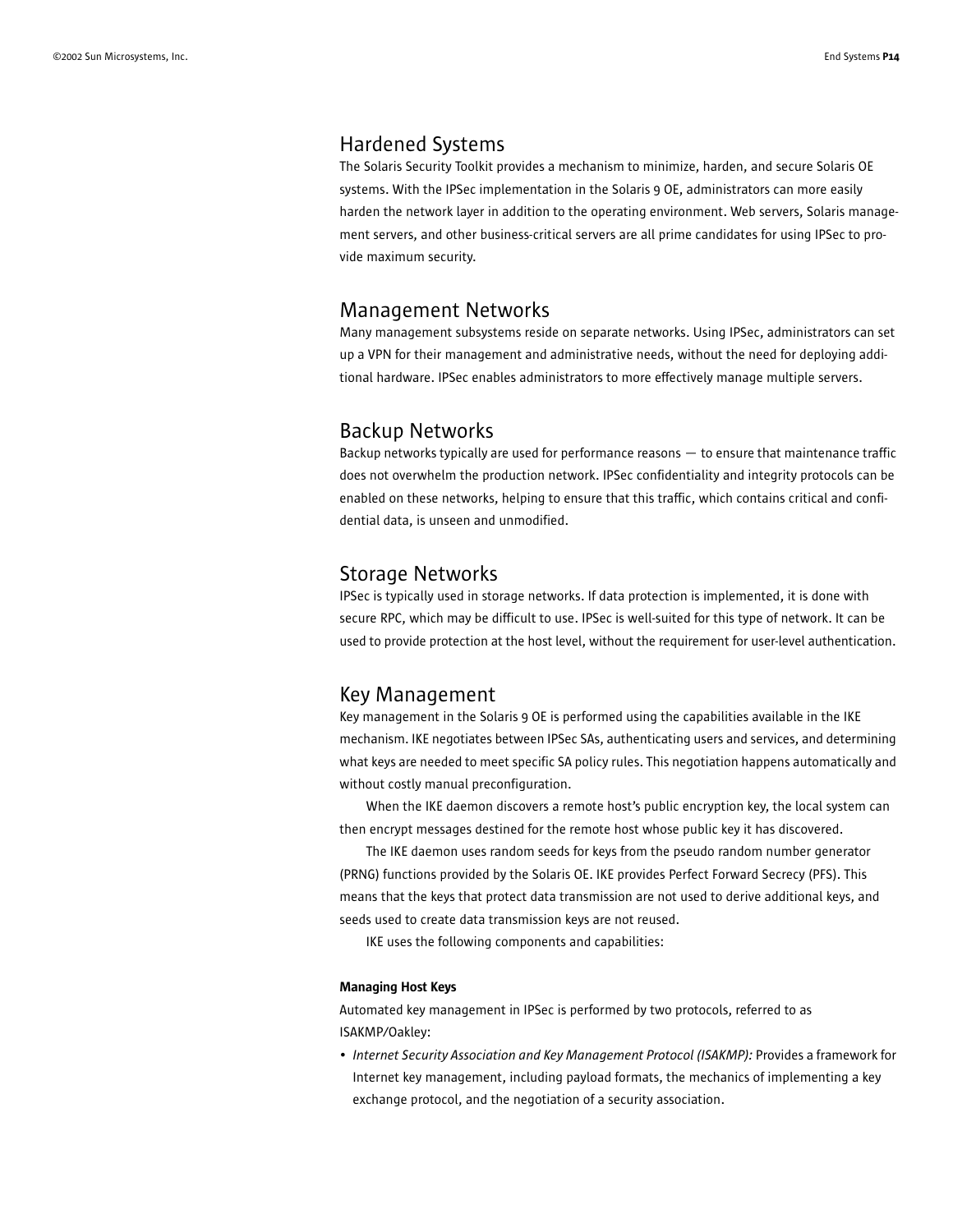• *Oakley Key Determination Protocol:* A key exchange protocol based on the Diffie-Hellman algorithm, with added security. By itself, Diffie-Hellman does not authenticate the two entities that are exchanging keys — so the Oakley mechanism includes authentication.

#### Public Key Infrastructure (PKI)

PKI is made up of the policies and components needed to create, distribute, revoke, and otherwise manage X.509 digital certificates. It is a system for publishing the public keys used in public key cryptography. PKI enables users to interact with other users and applications, obtain and verify identities and keys, and register with trusted third parties.

PKI includes the following components:

- *Certificate Authority (CA):* The system that issues and revokes certificates for a set of subjects, with responsibility for their authenticity. Before signing and issuing certificates, CA tracks its status. For example, certificates carry expiration dates, and CA revokes them when they expire.
- *Registration Authority (RA):* Verifies identity and registration information.
- *Public Key Certificate Directory:* Stores the public key certificate information in a central location.
- *Certification Revocation List (CRL):* A directory for listing certificates that have been revoked. CRL is created by CA, listing the serial numbers that have been revoked during their validity periods, indicating they should no longer be trusted. For example, if an authorization expires, a certificate is compromised, or there is a fault in binding the certificate to the holder, they are revoked and placed in the CRL.
- *Repository:* A database where the certificates and CRLs are stored.

In addition, PKI describes the management protocols used for CA functions. These protocols include PKIX Certificate Management Protocol (CMP), message formats such as Certificate Management Message Format (CMMF), and Public Key Cryptography Standards (PKCS).

PKI also includes policies and guidelines, including rules governing certificate usage, technical and administrative security controls, CA contractual requirements, and subscriber enrollment and termination processes.

#### Creating And Distributing Keys

If IKE successfully negotiates a connection between two entities, keys are created and exchanged using the Diffie-Hellman algorithm. The two entities exchange their public keys, combining them with their respective secret keys. The results of these two computations will be identical  $-$  and the two entities have used a public network to securely compute a shared secret value. This works because the two parties possess a secret key known only to them. This shared secret, along with other information, is plugged into a keyed hash algorithm. The output of the hash is used as a secret key, which can be used to encrypt communications between them.

A new feature of the Solaris 9 OE is a pseudo random number generator. Cryptographic algorithms and protocols require a source of random bits — entropy. An entropy collection is a pool of random bytes that can be used for cryptographic operations. /dev/random is a source for highquality random bytes generated by a kernel PRNG. /dev/random provides a constantly filled entropy pool. Encryption facilities within IPSec draw from this pool, without pausing, and use the byte strings as input for their own random number generation systems. This assures high-quality random byte strings with virtually no impact on performance.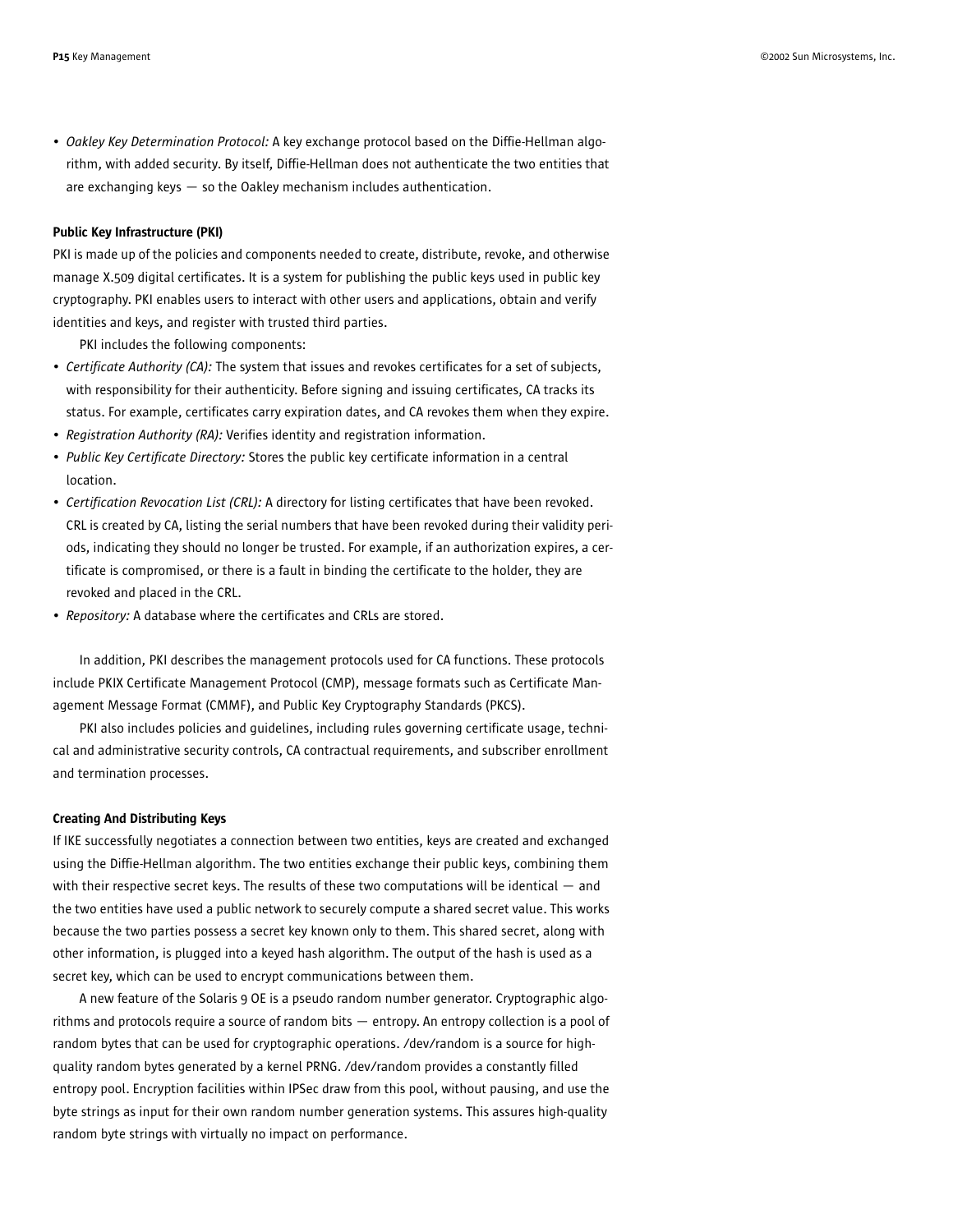# Security Policy Considerations

Standard Solaris 9 OE software can now be used to protect traffic that extends beyond the intranet. This has a number of advantages, including the ability to more comprehensively and uniformly monitor and administer security throughout the IT infrastructure. This also minimizes costs and training, because fewer third-party products are required. When shifting more of the security burden to the Solaris environment, a number of policy issues should be considered.

### Specific Policy Statements

With Solaris OE platforms used as network routers, IT staff needs to take another look at their network traffic policies. For example, it may be prudent to incorporate a high-level policy objective that states that, where possible, traffic should be encrypted to maintain confidentiality for all sessions extending beyond the intranet.

## Managing Secure Networks/VPNS

As outlined earlier in this document, IPSec can be used to effectively set up VPNs, providing secure, point-to-point communication over public networks. VPNs are used to communicate with remote sites over the Internet. IT staff will want to consider the way they manage Solaris systems located at the border of the internal network. These systems are no longer part of the firewall, but instead part of the operating environment. Other precautions include:

• IT administrators should also take care of how they manage the installation of both ends of a VPN. The initial key exchange must be carefully conducted to avoid disclosing it to a public network.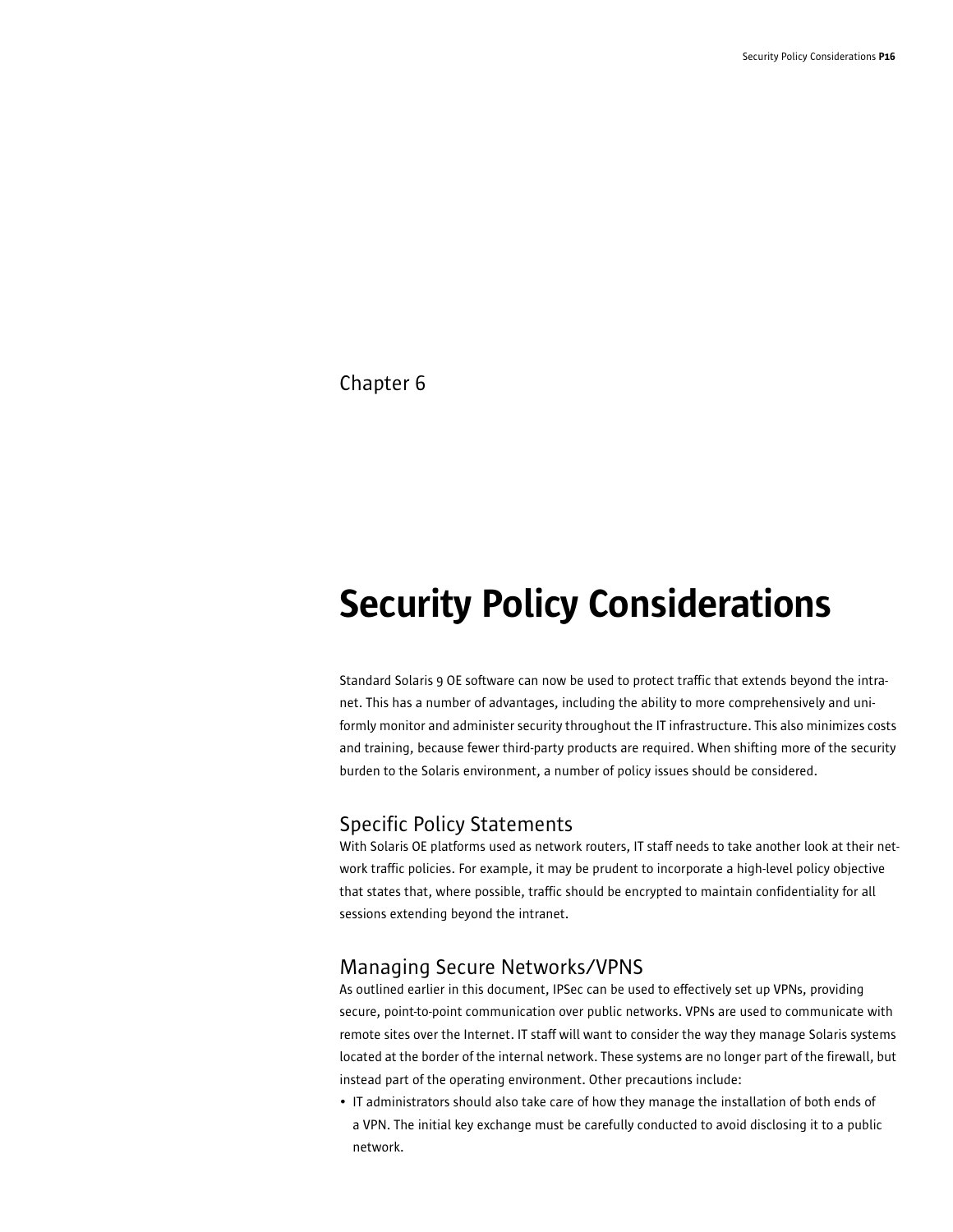- Care should be taken with the /etc/inet/IPSecinit.conf, /etc/inet/secret/ IPSeckeys, and /etc/inet/secret/IPSeckeys files as well as files contained in the /etc/inet/secret/ike.privatekeys directory. If these files are exposed, an adversary can modify the data contained in the file, and even make changes to the configured policy or use the key information to snoop network sessions.
- Be cautious when using the IPSecconf(1m), IPSeckey(1m), ikeadm(1m), and  $i$ kecert ( $1$ m) commands. The safest mode of operation is from a console or other direct-connected TTY (TeleTyper).

## Service Protection Requirements

Security policies may need to be updated on a service-by-service basis to take advantage of the fine-grain control offered by IPSec. Network architects and security officers may want to define what levels of protection each service should have. For example, a network security policy may state that http traffic should not fall under IPSec control, but all database traffic should be protected with confidentiality, integrity, and authorization.

## Minimum Safe Encryption Requirements

IPSec offers flexibility in the level of encryption used to help assure confidentiality. If the encryption methods are too weak, the data may not be secure. Also, some algorithms require a higher level of computation that can impact system performance. For example, DES is less secure and slightly slower than newer algorithms, such as AES or Blowfish. AES offers greater protection and requires less processing power.

Security policies should state the minimum level of protection required for each service, to help administrators in the trade off between protection and performance. For example, a policy may state that all business-critical information must use 3DES or higher.

## Legal Requirements

Note that the use of encryption may be governed by national or other laws. Administrators should verify that they are acting in compliance with any such laws before installing and configuring IPSec encryption.

The IPSec implementation in the Solaris 9 OE can use X.509 digital certificates. These are virtually tamper-evident digital receipts based on the PKCS#7 standard for signed data for "nonrepudiation." Nonrepudiation means ensuring that data cannot be renounced or a transaction denied. It is a result of using public key cryptography — because it can be proven that only the owner associated with a public key could have signed a document or approved a transaction. While this is an emerging concept in legal case law, nonrepudiation is the basis for building trust in e-commerce transactions.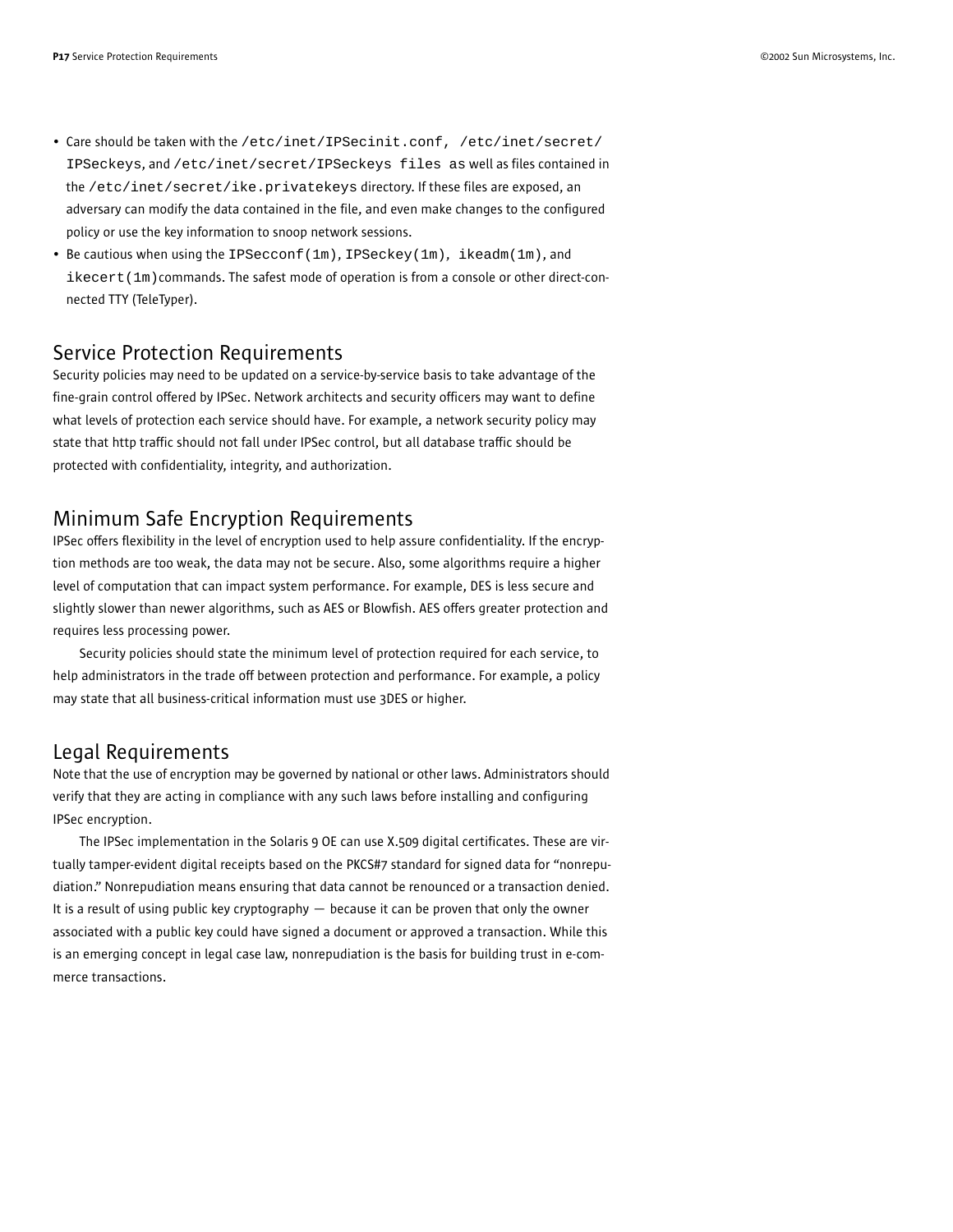# Conclusion

As the network has become an integral part of business operations — connecting employees, customers, suppliers, and partners — there is a compelling need for an operating environment that provides strong, flexible security capabilities. Administrators and developers need to be able to design and configure network resources to match the requirements demanded by each situation, and the security capabilities should enable or complement the solution. IPSec protects assets and network traffic with a number of mechanisms and protocols.

The IPSec implementation in the Solaris 9 OE offers:

- End-to-end communication security with transport and tunnel modes
- Automatic keying, which eases deployment and management issues
- Transparency to both users and applications

While IPSec can be used at virtually any point throughout the intranet, it can also be used to securely connect remote sites over the Internet. The combination of tunneling, strong authentication, and automatic keying means that IPSec is an ideal way to securely connect the intranet and remote sites.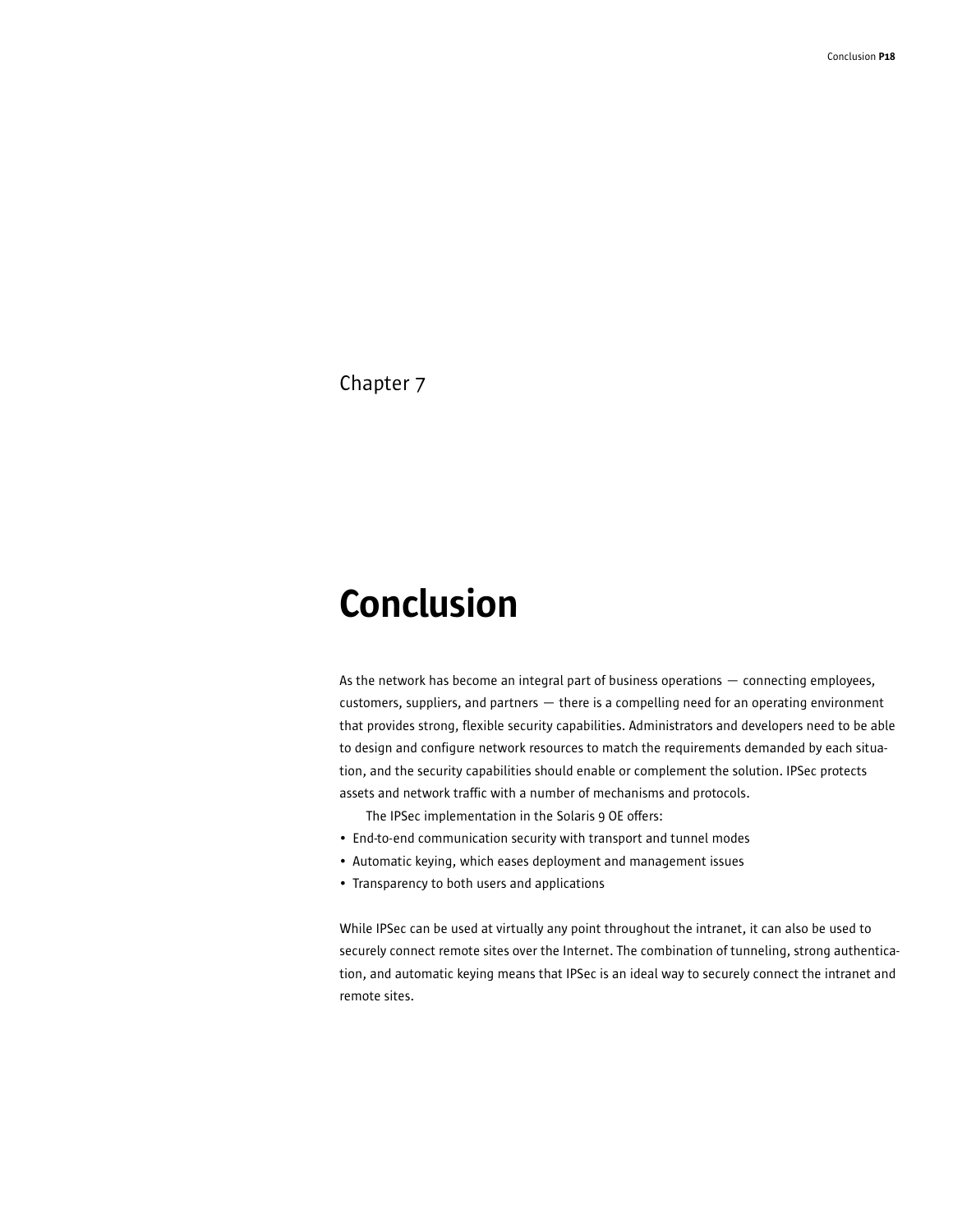While deploying IPSec is a significant task, it may be accomplished incrementally. IPSec can be configured to different levels of security protection around the network, providing the appropriate balance between security and performance. Network architects and system administrators should carefully consider policy issues before any roll out, as this can have a significant impact on resources required and user acceptance.

IPSec is a powerful mechanism that can be used to protect information and control access to network and IT resources. As part of the Solaris 9 OE, it offers an integrated, end-to-end security solution.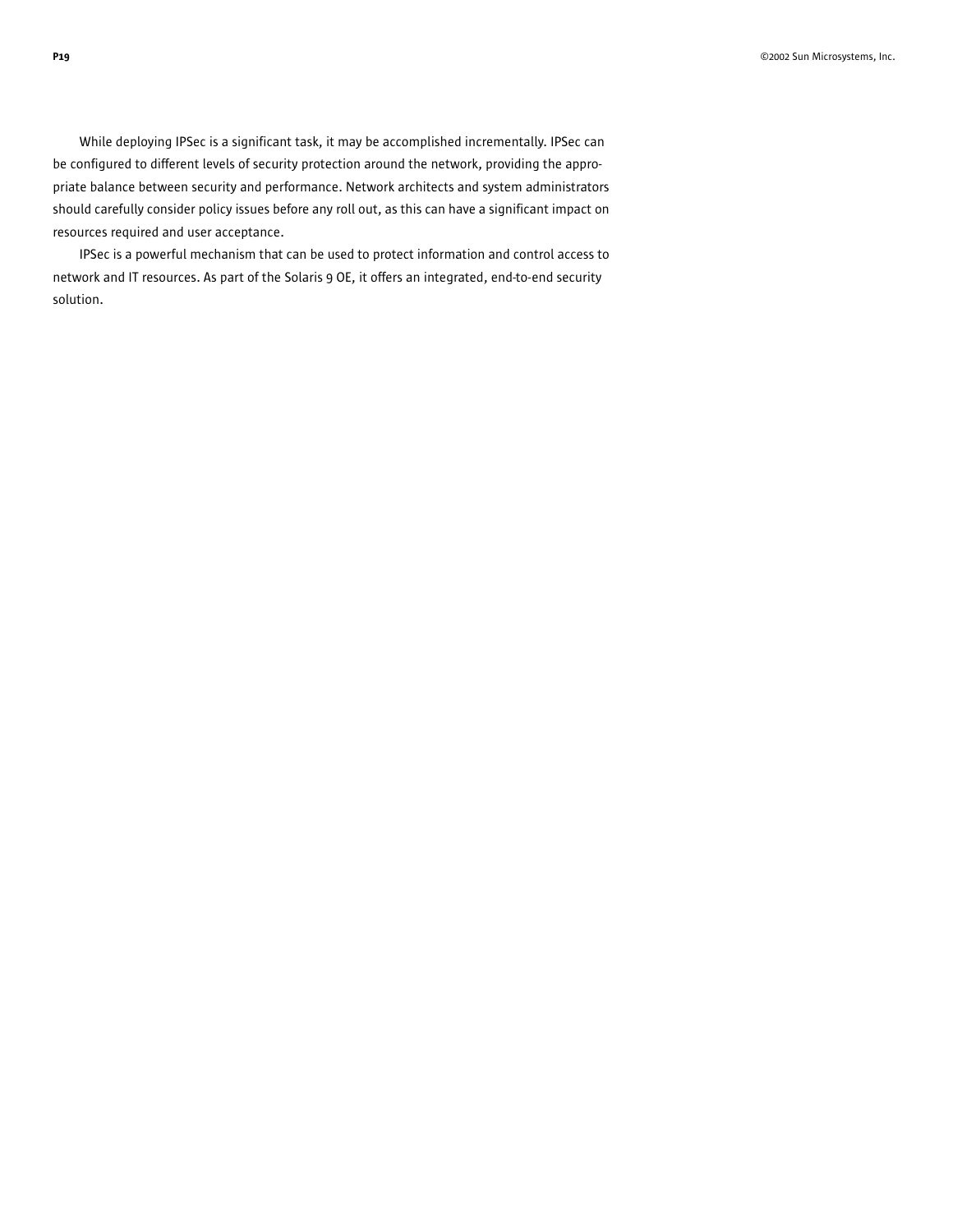Copyright 2002 Sun Microsystems, Inc., 901 San Antonio Road, Palo Alto, California 94303 U.S.A. All rights reserved.

This product or document is protected by copyright and distributed under licenses restricting its use, copying, distribution, and decompilation. No part of this product or document may be reproduced in any form by any means without prior written authorization of Sun and its licensors, if any. Third-party software, including font technology, is copyrighted and licensed from Sun suppliers.

Parts of the product may be derived from Berkeley BSD systems, licensed from the University of California. UNIX is a registered trademark in the U.S. and other countries, exclusively licensed through X/Open Company, Ltd.

Sun, Sun Microsystems, the Sun logo, Enterprise JavaBeans, EJB, Forte, iForce, iPlanet, Java, Java Community Process, JavaServer Pages, JSP, J2EE, Solaris, and SunTone are trademarks, registered trademarks, or service marks of Sun Microsystems, Inc. in the U.S. and other countries. All SPARC trademarks are used under license and are trademarks or registered trademarks of SPARC International, Inc. in the U.S. and other countries. Products bearing SPARC trademarks are based upon an architecture developed by Sun Microsystems, Inc.

The OPEN LOOK and Sun™ Graphical User Interface was developed by Sun Microsystems, Inc. for its users and licensees. Sun acknowledges the pioneering efforts of Xerox in researching and developing the concept of visual or graphical user interfaces for the computer industry. Sun holds a non-exclusive license from Xerox to the Xerox Graphical User Interface, which license also covers Sun's licensees who implement OPEN LOOK GUIs and otherwise comply with Sun's written license agreements.

RESTRICTED RIGHTS: Use, duplication, or disclosure by the U.S. Government is subject to restrictions of FAR 52.227-14(g)(2)(6/87) and FAR 52.227-19(6/87), or DFAR 252.227-7015(b)(6/95) and DFAR 227.7202-3(a).

DOCUMENTATION IS PROVIDED "AS IS" AND ALL EXPRESS OR IMPLIED CONDITIONS, REPRESENTATIONS AND WARRANTIES, INCLUDING ANY IMPLIED WARRANTY OF MERCHANTABIL-ITY, FITNESS FOR A PARTICULAR PURPOSE OR NON-INFRINGEMENT, ARE DISCLAIMED, EXCEPT TO THE EXTENT THAT SUCH DISCLAIMERS ARE HELD TO BE LEGALLY INVALID.

Copyright 2002 Sun Microsystems, Inc., 901 San Antonio Road, Palo Alto, Californie 94303 Etats-Unis. Tous droits réservés.

Ce produit ou document est protégé par un copyright et distribué avec des licences qui en restreignent l'utilisation, la copie, la distribution, et la décompilation. Aucune partie de ce produit ou document ne peut être reproduite sous aucune forme, par quelque moyen que ce soit, sans l'autorisation préalable et écrite de Sun et de ses bailleurs de licence, s'il y en a. Le logiciel détenu par des tiers, et qui comprend la technologie relative aux polices de caractères, est protégé par un copyright et licencié par des fournisseurs de Sun.

Des parties de ce produit pourront être dérivées des systèmes Berkeley BSD licenciés par l'Université de Californie. UNIX est une marque déposée aux Etats-Unis et dans d'autres pays et licenciée exclusivement par X/Open Company, Ltd.

Sun, Sun Microsystems, le logo Sun, Enterprise JavaBeans, EJB, Forte, iForce, iPlanet, Java, Java Community Process, JavaServer Pages, JSP, J2EE, Solaris, et SunTone sont des marques de fabrique ou des marques déposées, ou marques de service, de Sun Microsystems, Inc. aux Etats-Unis et dans d'autres pays. Toutes les marques SPARC sont utilisées sous licence et sont des marques de fabrique ou des marques déposées de SPARC International, Inc. aux Etats-Unis et dans d'autres pays. Les produits portant les marques SPARC sont basés sur une architecture développée par Sun Microsystems, Inc.

L'interface d'utilisation graphique OPEN LOOK et Sun™ a été développée par Sun Microsystems, Inc. pour ses utilisateurs et licenciés. Sun reconnaît les efforts de pionniers de Xerox pour la recherche et le développement du concept des interfaces d'utilisation visuelle ou graphique pour l'industrie de l'informatique. Sun détient une licence non exclusive de Xerox sur l'interface d'utilisation graphique Xerox, cette licence couvrant également les licenciés de Sun qui mettent en place l'interface d'utilisation graphique OPEN LOOK et qui en outre se conforment aux licences écrites de Sun.

CETTE PUBLICATION EST FOURNIE "EN L'ETAT" ET AUCUNE GARANTIE, EXPRESSE OU IMPLICITE, N'EST ACCORDEE, Y COMPRIS DES GARANTIES CONCERNANT LA VALEUR MARCHANDE, L'APTITUDE DE LA PUBLICATION A REPONDRE A UNE UTILISATION PARTICULIERE, OU LE FAIT QU'ELLE NE SOIT PAS CONTREFAISANTE DE PRODUIT DE TIERS. CE DENI DE GARANTIE NE S'APPLIQUERAIT PAS, DANS LA MESURE OU IL SERAIT TENU JURIDIQUEMENT NUL ET NON AVENU.